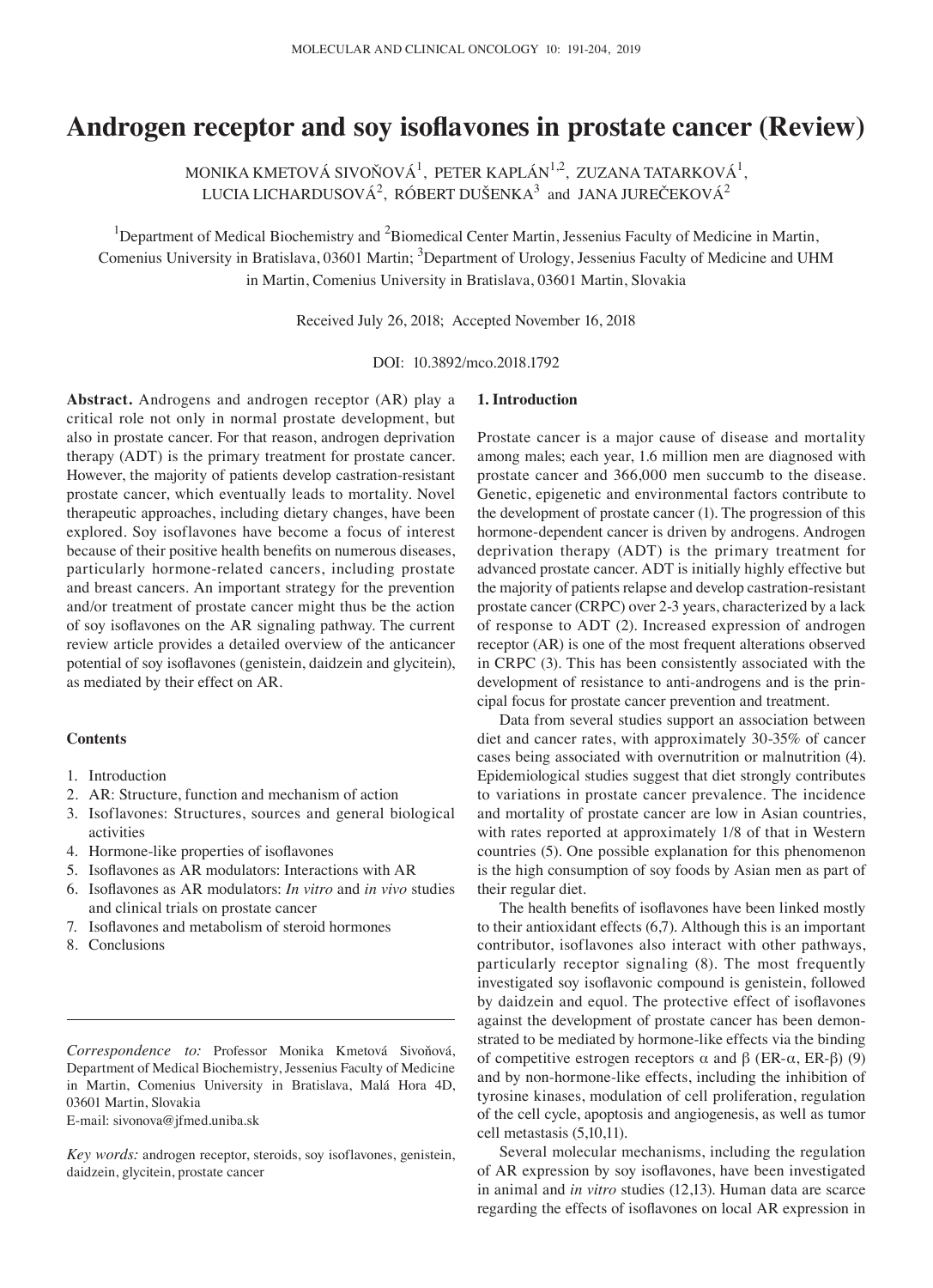prostate cancer tissue and only the indirect effects of isoflavones on AR by blocking the expression of androgen-dependent genes, such as prostate specific antigen (PSA), have been examined in clinical studies (14). Furthermore, findings from epidemiological studies on the association between soy isoflavones and prostate cancer risk are incomplete and sometimes contradictory. The latest meta-analysis of 30 articles, comprising 15 case-control, 8 cohort and 7 nested case-control studies (266,699 total number of study participants and 21,612 patients), as performed by Applegate *et al* (15), demonstrated that total soy consumption is associated with a reduction of prostate cancer risk. The current review will summarize the existing knowledge and hypotheses concerning the mechanisms of soy isoflavones action on the AR signaling pathway in prostate cancer development.

### **2. AR: Structure, function and mechanism of action**

AR, also known as NR3C4, is a ligand-activated intracellular transcription factor belonging to the family of steroid hormone receptors that also includes ER, glucocorticoid receptor, progesterone receptor and mineralocorticoid receptor (16). The AR gene is located on the X chromosome at q11-q12, contains 8 exons and codes for a protein with a molecular mass of approximately 110 kDa. Exon 1 encodes an  $NH_2$ -terminal domain (NTD), exons 2 and 3 encode a DNA-binding domain (DBD), exon 4 encodes a hinge region and the remaining four exons encode the ligand-binding domain (LBD) (17).

The NTD is not well conserved; homology in this domain is only about 15% between the various steroid receptors. The activation function-1 (AF1) domain, located within the NTD, binds specific co-activators that facilitate the assembly of the transcription initiation complex (18). The AF1 is composed of two units: The ligand-dependent TAU-1 (amino acids 101-307) and the ligand-independent TAU-5 (amino acids 360-528). The full-length receptor requires a region primarily located between amino acids 141 and 338 for full ligand-inducible transcriptional activity (17). A growing number of coactivators and transcription factors have been reported to bind to the NTD AR-AF1 domain, including SRC-1, SRC-2, CBP, TFIIF and Sp1, and are thought to modulate protein-protein interactions (19,20).

The DBD (amino acids 539-628) is highly conserved within the steroid receptor family and is essential for the function of the AR. It is composed of two zinc finger regions that facilitate direct AR binding as a dimer to the consensus inverted repeat androgen response element (ARE), GGTACAnnnTGTTCT, and to more complex response elements (21). The DBD is linked to the LBD by a hinge region. The sequence of this hinge domain is poorly conserved, although in all steroid receptors it contains a nuclear localization signal (NLS). In AR, the NLS is located between amino acids 617 and 633 and is responsible for the translocation of the receptor to the nucleus (22). The LBD mediates the interaction between AR and heat shock proteins and interacts with the  $ARNH<sub>2</sub>$  terminus to stabilize bound androgen. The LBD of the AR contains 11 helices (unlike other receptors that contain 12 helices; the AR lacks helix 2) and the AF2 domain (23).

AR is expressed in a diverse range of tissues, with androgens being documented as having significant biological actions in bone, muscle, prostate, adipose tissue and in the reproductive, cardiovascular, immune, neural and hematopoietic systems (24). In the absence of androgen ligands, the AR is cytoplasmic; it is associated with heat-shock proteins (Hsp90, Hsp70, Hsp56 and Hsp27) and other chaperone proteins that prevent it from entering the nucleus (25). The binding of androgen ligands, such as testosterone and the more potent dihydrotestosterone (DHT), to AR leads to a well-described series of events, including: i) Dissociation from heat-shock proteins; ii) rearrangement in the LBD inducing translocation to the nucleus and binding with co-regulatory factors through the AF2 region; iii) translocation to the nucleus and the formation of AR homodimers; iv) recognition/binding to ARE of AR target genes and formation of the AR-transcription complex with transcriptional activity through NTD-LBD interaction; and v) induction of androgen-responsive gene expression (18). A well-known gene regulated by AR is PSA, which is currently used as a biomarker for prostate cancer. In addition to PSA, AR regulates numerous genes that are involved in the regulation of proliferation and apoptosis.

AR is also subject to post-transcriptional modifications, including phosphorylation, acetylation, methylation, SUMOylation and ubiquitination together with phosphorylation. These post-transcriptional modifications alter AR functional activity, including transcriptional activity, stability and cellular localization (26).

The AR signaling pathway is essential for maintaining normal prostate growth, differentiation and function, and is an important component in the early pathogenesis of prostate cancer (27). Epidemiological data and clinical experience indicate that consumption of soy foods may contribute to prostate cancer prevention as a result of the hormonal properties of soy isoflavones, either through altered endogenous circulating hormones or hormone-receptor signaling (14). Little is known about the direct interaction of isoflavones with the AR. Their structural similarity with 17β-estradiol is evident, and hence, ER interaction has been postulated as a mechanism for their anticarcinogenic activity in prostate cancer (9). In the following sections, the anticancer potential of soy isoflavones, particularly in relation to their hormone-like properties and their effects on AR and prostate cancer risk, will be discussed.

# **3. Isoflavones: Structures, sources and general biological activities**

Flavonoids are a large group of bioactive plant compounds exhibiting a variety of diverse structures (28). The general backbone for flavonoids consists of 15 carbon atoms arranged in two aromatic rings connected by a heterocyclic three-carbon ring. The degree of oxidation of the central pyrol ring differs and leads to the following sub‑classification: Flavones, flavonols, isoflavones, flavanones, anthocyanins and flavanols, usually called catechins (29). In plant food products, the major forms are conjugated either with acid-alcohol or with glycosides, sometimes yielding highly complex structures (30). The diversity of flavonoid structures undoubtedly contributes to differences in biological efficacy with subtle differences affecting both bioavailability and bioactivity (31). The concept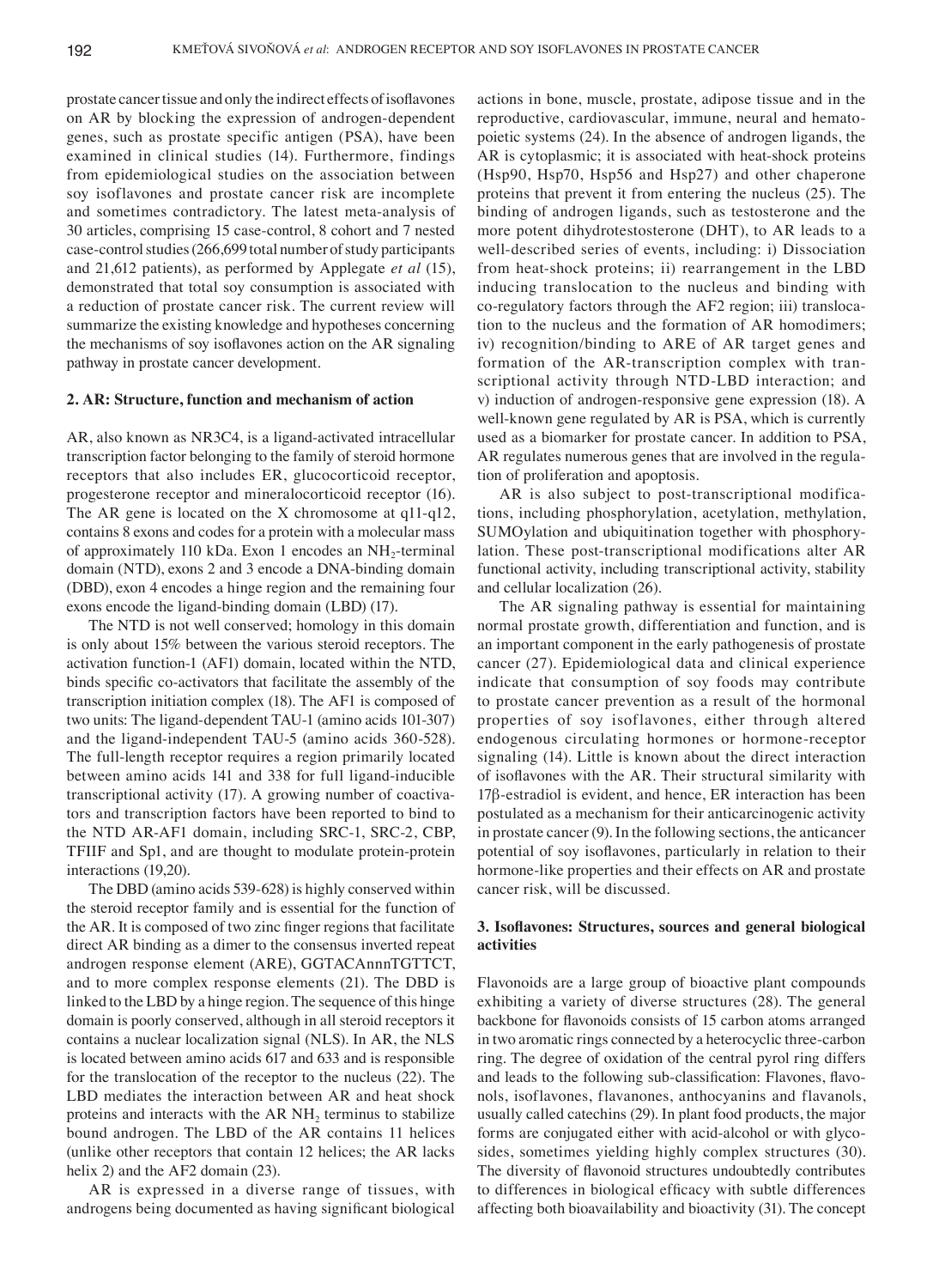of bioavailability involves several variables, including intestinal absorption, metabolism by intestinal microflora, intestinal and hepatic metabolism, type and nature of circulating metabolites, binding to albumin, cellular uptake, accumulation in tissues and both biliary and urinary excretion (29). Whereas flavonoids are primarily recognized for their antioxidant functions, they also possess antimicrobial and anti‑inflammatory activities (32-34). They have also been implicated in the prevention of neurodegenerative diseases (35), in the reduction of the risk of cardiovascular disease (32) and in decreased rates of certain types of cancer (36).

Dietary legumes, including black beans, lentils, lima beans, mung beans, and soybeans are sources of a variety of isoflavones, but only the soybean contains nutritionally relevant amounts of isoflavones (37). Many factors, including age, sex and food matrix, may influence intestinal metabolism and thereby the bioavailability of isoflavones in humans (38). The intestinal microflora plays a major role in the metabolism, bioavailability, biological activities and metabolomic profiles of dietary isoflavones. The human gastrointestinal tract harbors a community of 1,000 or more species of bacteria, amounting to  $10^{14}$  cells, which is 10 times greater than the number of eukaryotic human cells (39). *In vivo* studies have indicated variations in health benefits of dietary isoflavones among individuals, which has been attributed to differences in the populations of colonic bacteria responsible for isoflavones conversion (38,40,41). Various bacterial metabolites are known to be produced, among which some may exert biological activities (42).

Natural isoflavones are found in a biologically inactive form, namely as glucoconjugates (43). Following ingestion, isoflavone glucosides are hydrolyzed to active aglycones by glucosidases in the small intestine, within which the metabolites are absorbed completely or further metabolized into other metabolites, such as equol and *O*‑desmethylangolensin, by the intestinal microflora in the large intestine. Nevertheless, only a fraction of aglycones can directly enter the circulation and become available to all other cells of the body. They persist in the plasma for  $\sim$ 24 h, with an average half-life of 6-8 h (44). Isoflavones are conjugated by UDP-glucuronosyltransferases and sulfotransferases in the liver. Once conjugated, isoflavones lose their functionality and are no longer bioactive. Therefore, the maximum bioavailability of active isoflavones is in the gut (45).

Genistein, daidzein and glycitein are the most common and well known isoflavones in nature (Fig. 1). They and their glycosides account for  $\sim 50$ , 40 and 10%, respectively, of the total isoflavone content of soybeans (46). The difference in isoflavone intake is notable between Asian and non-Asian countries. Generally, isoflavone content in food is measured as the sum of daidzein, genistein and glycitein in aglycone equivalents. For example, the usual mean daily isoflavone intake in Asians is 8-50 mg/day but is <3 mg/day in the USA, Canada and Europe (47,48).

The most studied isoflavone, genistein (5,7,4'‑trihydroxyisoflavone,  $C_{15}H_{10}O$ , has been reported to affect a spectrum of biological activities (Fig. 2). Genistein has been demonstrated to protect cells against oxidative stress by scavenging free radicals and chelate metals and is also able to strengthen the antioxidant defense system (49). Furthermore, genistein has been demonstrated to suppress tumor cell growth through the inhibition of DNA topoisomerases I and II, and protein tyrosine kinases (10,50,51). Isoflavones have been identified to induce cell cycle arrest through various biological pathways. Genistein is reported to trigger cell cycle arrest in the G2/M phase and to induce cell apoptosis via mitochondrial damage with the involvement of the permeability transition pore and caspase-3 activation in T lymphoma cells (52), and through the inactivation of nuclear factor (NF)-κB (53). Genistein inhibits NF-κB DNA binding via blocking phosphorylation of the inhibitory protein IκBa, thereby preventing the nuclear translocation of NF-κB (50).

Another mechanism by which genistein can promote cancer cell death is via modulation of the regulation of proteins involved in cell cycle progression, namely the upregulation of cell cycle inhibitors or the downregulation of proteins that promote cell cycle progression. Certain studies in androgen-dependent or -independent prostate cancer cell lines have demonstrated that genistein mediates the transcriptional upregulation of p21 and p27, which are negative cell cycle regulators that act as cyclin-dependent kinase (CDK) inhibitors and cause cell cycle arrest and apoptosis (54-56). Genistein has also been identified to cause a reduction of CDK4 and a moderate inhibition of CDK2, cyclin D1 and cyclin E (57). In another study, a combination of genistein and daidzein was observed to increase p53 and to reduce cyclin B1 protein expression significantly in LNCaP prostate cancer cell lines (58). Furthermore, genistein treatment increased the expression of the pro-apoptotic protein Bax and decreased the expression of the anti-apoptotic proteins Bcl-2 and Bcl-XL, leading to the induction of apoptotic cell death (59).

An important effect of isoflavones on cancer cells is the modulation of angiogenesis, which is essential for promoting the proliferation, invasion and metastasis of prostate cancer cells. Genistein has been demonstrated to cause significant basal and hypoxia-stimulated inhibition of the expression of vascular endothelial growth factor, which is a critical regulator of angiogenesis during prostate carcinogenesis in human prostate cancer PC-3 cells (60). Genistein and daidzein alter the expression of genes that are involved in angiogenesis and metastasis, including various matrix metalloproteinases (MMP-2, MMP-9, MMP-11, MMP-13, MMP-14 and membrane-type-MMP) (61), epidermal growth factor, angiopoietin-2, connective tissue growth factor and connective tissue activation peptide (11,62).

Genistein also inhibits the process of coagulation, a key promoter of plaque formation; this effect may be associated with the inhibition of growth factors such as platelet-derived growth factor, with subsequent effects on thrombin formation (63).

One of the most widely studied metabolites of daidzein is equol, (3*S*)-3-(4-hydroxyphenyl)-7-chromanol, which is produced by intestinal bacteria. In humans, 30-40% of the population can convert daidzein to equol (64). An established hypothesis is that equol-producers (individuals who can produce equol in response to the consumption of a soy diet) exhibit greater health benefits than equol-nonproducers (65). Equol exhibits strong antioxidant properties, with a greater antioxidant capacity compared with vitamin C or E observed in several *in vitro* tests (66), and the ability to regulate the cell cycle (14). Daidzein has been demonstrated to induce cell cycle arrest in the G0/G1 phase (11).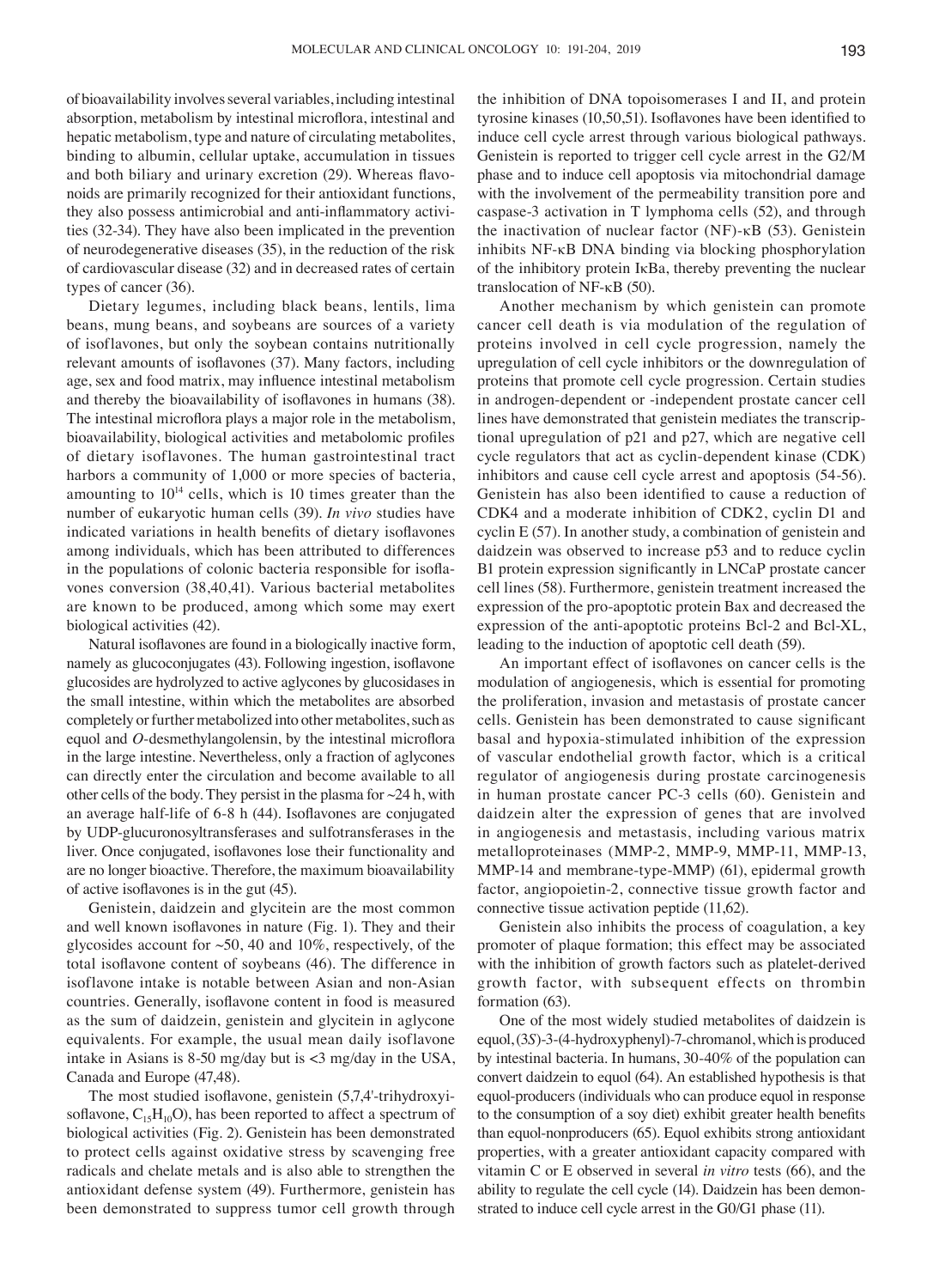

17β-estradiol



**Isoflavones** 

|           | $\mathbf{R}1$ | R2               |
|-----------|---------------|------------------|
| Genistein | OН            | Н                |
| Daidzein  | н             | Н                |
| Glycitein | н             | OCH <sub>3</sub> |

Figure 1. Chemical structures of 17β‑estradiol and isoflavones genistein, daidzein and glycitein.



Figure 2. Overview of biological activities affected by genistein. Genistein is involved in cell proliferation, regulation of cell cycle, apoptosis, angiogenesis and tumor cell metastasis. Antitumorigenic effects of genistein occur mainly via interaction with estrogen receptors. It also exerts an antioxidant effect. ↑ indicates upregulation, ↓ indicates downregulation. VEGF, vascular endothelial growth factor; MMP, matrix metalloproteinase; EGF, epidermal growth factor; ANGPT2, angiopoietin 2; CTGF, connective tissue growth factor; CTAP, connective tissue activation peptide; CDK, cyclin-dependent kinase; NF-κB, nuclear factor-κB.

Glycitein has been identified to scavenge free radicals and thereby to prevent lipid peroxidation and DNA damage. It has also been demonstrated to inhibit the apoptosis of Chinese hamster lung fibroblast (V79‑4) cells exposed to hydrogen peroxide  $(H_2O_2)$  via radical scavenging activity (67).

#### **4. Hormone‑like properties of isoflavones**

Numerous lines of evidence indicate that the antitumorigenic effects of isoflavones occur primarily via interaction

with ERs (68). Isoflavones have structural similarities to estrogens, with hydroxyl groups in the C7 and C4' positions, like the 17β-estradiol molecule (Fig. 1). These similarities explain the estrogenic activity of isoflavones, identify them as phytoestrogens (28) and confer their ability to bind ERs and sex-hormone-binding proteins. Isoflavones can thus exert both estrogenic and anti-estrogenic activity, the latter by competing for receptor binding by 17β-estradiol. Phytoestrogens have relatively weak activity compared with animal estrogens; however, exposure to high dietary levels may result in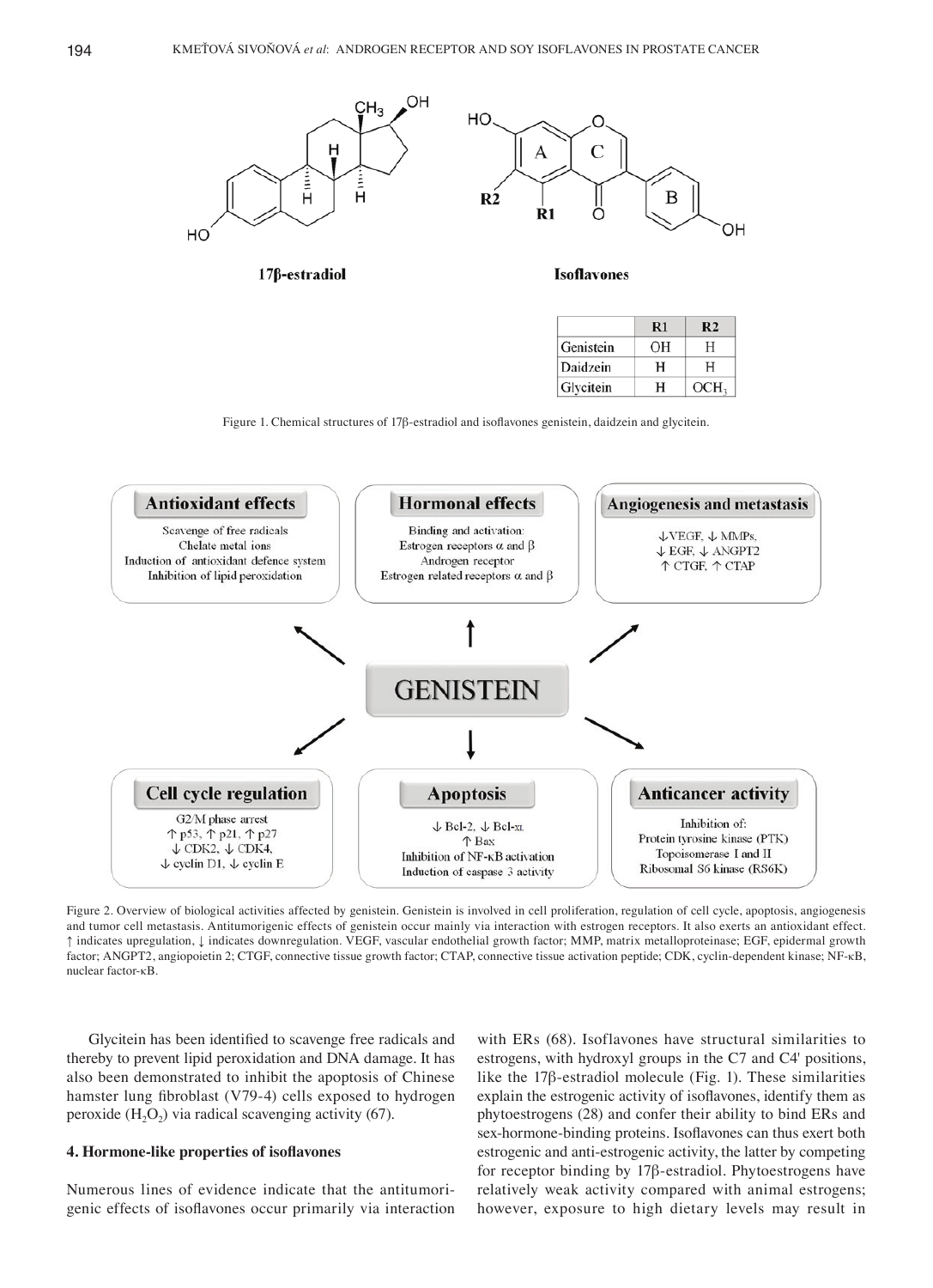biological responses in humans and animals, with favorable or unfavorable consequences (69).

ER- $\alpha$  and - $\beta$  vary with respect to their tissue-specific expression and transcriptional activities. ER-α has been mainly found in the breast, ovarian stroma, endometrium and hypothalamus, whereas ER-β has been mainly documented in the kidney, brain, bone, heart, lungs, intestinal mucosa, prostate and endothelial cells (70,71). In normal prostate,  $ER-\alpha$  is expressed in stromal cells and the basal cell layer, whereas ER-β is predominantly expressed in luminal cells (72,73).

Kuiper *et al* (9) investigated the ligand binding specificity of the two ER subtypes and identified that phytoestrogens have significantly higher affinities for ER‑β, suggesting that this receptor subtype is more relevant to the action of non-steroidal estrogens. The exact position and number of the hydroxyl substituents on the isoflavone molecule seem to determine the ER‑binding affinity. For example, the elimination of one hydroxyl group, as in daidzein, causes a great loss in binding affinity to  $ER-\beta$  in comparison with the high binding affinity of genistein for ER-β (74).

The binding affinity of genistein has been reported to be 4% for ER-α and 87% for ER-β compared with estradiol (74). Thus, by interaction with ER, genistein concomitantly blocks the binding of more potent estrogens and affects estrogen metabolism, thereby exerting a potentially favorable role in the prevention of hormone-related cancers (75). An *et al* (76) demonstrated that genistein is >1,000-fold more potent at triggering transcriptional activity with ER-β compared with ER-α. These findings indicate that genistein is a potent agonist for ER-β and that the divergent transcriptional actions of estrogens and isoflavones result not only from their different binding affinities, but also from the differences in their ability to recruit coregulators and trigger the transcriptional functions of ER- $\alpha$  and ER- $\beta$ .

*In vitro* experiments suggest that equol is more estrogenic than daidzein (64). Muthyala *et al* (77) used competitive binding affinity assays to study the activities of the two equol enantiomers (S-equol and R-equol) on the two estrogen receptors, ER-α and ER-β. It was demonstrated that the natural enantiomer, S-equol, had a high binding affinity, preferential for ER-β [K<sub>i</sub>(ER-β)=16 nM; β/α=13 fold], which is comparable to that of genistein  $[K_i(ER-β)=6.7 \text{ nM}; \beta/\alpha=16]$ , whereas R-equol bound more weakly and with a preference for ER-α [K<sub>i</sub>(ER-α)=50 nM; β/α=0.29]. Furthermore, it was demonstrated that all equol isomers had a higher affinity for both ERs compared with the biosynthetic precursor daidzein, which exhibited little ER subtype selectivity. A later study by Setchell *et al* (78) also demonstrated that S-equol binds ER-β at ~20% of the affinity exhibited by 17 $\beta$ -estradiol (equol: K<sub>i</sub>=0.7 nM; 17β-estradiol: K<sub>d</sub>=0.15 nM), whereas the R enantiomer is relatively inactive.

Little is known about the activation of ERs by glycitein, which has been demonstrated to have weak estrogenic activity comparable with that of the other soy isoflavones, but at a much lower level compared with that of 17β-estradiol (79).

#### **5. Isoflavones as AR modulators: Interactions with AR**

The mechanisms of action of isoflavones on the AR are largely unclear and little is known about the direct interaction of isoflavones with the AR. The current review highlights published data relating to the possible effects of isoflavones on the AR signaling pathway (Fig. 3). Bektic *et al* (12) analyzed the binding of genistein to the AR by a binding assay with radioactively labelled androgen (methyltrienologen, R1881). They have revealed that the inhibition of specific androgen binding is <25% at genistein concentrations above 100 nM. It was also postulated that the effect of genistein on AR expression is mediated by ER-β. Subsequently, using an *in silico* computerized docking model, it was determined that genistein and daidzein fit well into the LBD domain of AR and that their binding position is the same as that used by estradiol and DHT. It has also been identified that genistein and daidzein can be considered as strong candidates in two key aspects of ligand-receptor binding, namely the binding position and affinity energy (genistein, ‑8.5 kcal/mol; daidzein, ‑8.7 kcal/mol). Thus, genistein and daidzein are regarded as AR-related factors (80).

Equol, as a metabolite of daidzein, has been shown not to bind the prostatic AR; the anti-androgenic action of equols is attributable to their unique ability to bind DHT, specifically leading to the sequestration of DHT from binding to the AR (81). A study by Itsumi *et al* (82) demonstrated that equol induces AR degradation via the proteasomal pathway through Skp2, which is a ubiquitin ligase, but not through transcriptional or translational mechanisms.

In the absence of the AR ligand DHT in the cytoplasm, AR binding to heat shock proteins (including Hsp90) is an important step in the stabilization of the three-dimensional structure of AR in a conformation that permits androgen binding (83). Basak *et al* (84) demonstrated using LNCaP cells that the inhibitory effect of genistein on HDAC6, which is a Hsp90 deacetylase, results in a decrease in the activity of Hsp90 by affecting its acetylation status. Hence, treatment with genistein leads to increased acetylated Hsp90, resulting in AR degradation by directing AR for ubiquitination. In addition, the inhibition of ATP binding to Hsp90 can destabilize complex Hsp90-client proteins (including AR) and ultimately result in AR degradation (85).

Furthermore, ligand-AR complex translocation to the nucleus can be affected by isoflavones. Li *et al* (86) have reported that AR activity is regulated by isoflavones through Akt/Forkhead transcription factor class O3a/glycogen synthase kinase-3β (Akt/FOXO3a/GSK-3β) signaling, resulting in the inhibition of AR translocation into the nucleus and thereby promoting AR degradation. They also suggest that the isoflavone‑induced inhibition of cell proliferation and the induction of apoptosis are partly mediated through regulation of the Akt/FOXO3a/GSK-3β/AR signaling network.

# **6. Isoflavones as AR modulators:** *In vitro* **and** *in vivo*  **studies and clinical trials on prostate cancer**

*In vitro* cell line experiments and *in vivo* animal studies have demonstrated that isoflavones affect a number of molecular mechanisms, including the regulation of AR gene expression. Some of these studies have indicated that isoflavone mixtures or isolated/individual isoflavones (most often genistein) decrease AR mRNA and/or protein levels (12,13,84), whereas others have revealed that the effect is largely at the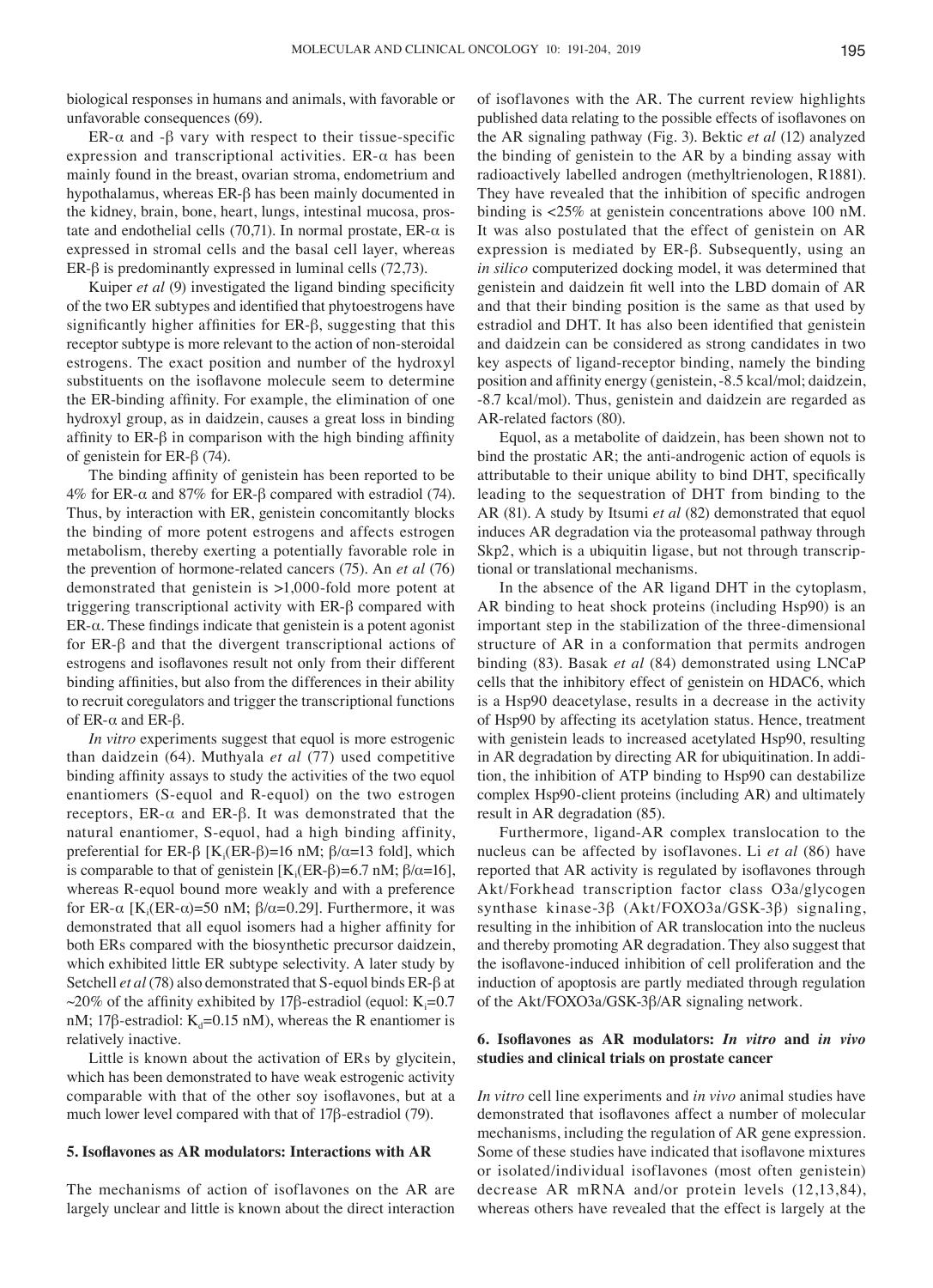

Figure 3. AR signaling pathway and the possible effect of soy isoflavones. Several possible mechanisms have been proposed to explain the mechanism by which isoflavone activity affects AR. Possible mechanism include the transcriptional regulation of AR, the induction of AR degradation by the proteasomal pathway and the inhibition of ligand-AR complex translocation to the nucleus, leading to the possible inhibition of nuclear AR binding to ARE and thereby triggering an effect on the transcription of androgen-dependent genes (e.g., PSA). Indirect effects of isoflavones on AR may also be mediated by affecting the synthesis of testosterone, its conversion to DHT and the sequestration of DHT from binding AR, thereby reducing prostate cancer risk. **↑** indicates induction; ⊥ indicates inhibition. AR, androgen receptor; ARE, androgen response element; DHT, dihydrotestosterone; Hsp90, heat-shock protein 90; PSA, prostatic-specific antigen; ub, ubiquitin; T, testosterone.

protein level, depending on the concentration and the duration of isoflavone treatment and on the mutational status of the AR (87). By contrast, genistein at low concentrations has been reported to transactivate the endogenous AR in LNCaP cells, increasing the transcriptional potential with a higher receptor expression (88). Later studies have also identified stimulatory effects of genistein on AR expression (87,89). Mahmoud *et al* (90) demonstrated that genistein exerts a pleiotropic effect on prostate cancer cell proliferation and AR activity depending on the AR status of the cells. In a dose-dependent manner, genistein inhibits cell proliferation and AR nuclear localization and expression in LAPC‑4 cells with a wild-type AR. However, in LNCaP cells, lower doses of genistein exert growth stimulatory effects and enhance AR expression.

These conflicting reports concerning the effect of genistein on AR expression may be attributable to differences in the various hormone-responsive cancer cell lines, the type of LNCaP cells used, the mostly pharmacological genistein concentrations used in most of these studies or other methodological limitations. In most studies, LNCaP cells have been utilized. This cell line has a threonine to alanine (T877A) mutation in the LBD domain of the AR, is androgen-sensitive and proliferates in response to AR activation (91). In this cell line, ER-β is highly expressed, whereas ER-α expression is relatively low or undetectable (92). Genistein, with its estradiol-like structure, has been hypothesized to be a ligand

for this mutant AR; this potentially explains the stimulatory effects that have been obtained when using LNCaP cells in certain studies (90). DNA microarray analyses in LNCaP cells have also indicated that the lowest concentrations of genistein alter gene expression in the AR pathway in a gene‑specific and selective manner (93).

The effect of dietary genistein at concentrations comparable with those found in humans consuming a soy diet on sex steroid receptor expression in the dorsolateral prostate has been studied *in vivo* in male Sprague-Dawley rats by Fritz *et al* (13). The dorsolateral lobes of the rat prostate are the most similar to the human prostate peripheral zone, in which the majority of prostate tumors develop. The study indicated a direct dose-dependent downregulation of AR mRNA expression by genistein. However, this effect of genistein on AR gene expression has not been confirmed in a transgenic mouse model of prostate cancer (94).

The protective role of daidzein on flutamide-induced androgen deprivation on AR expression was studied in male Wistar rats. Sub-chronic (60 days) flutamide (30 mg/kg body weight) administration resulted in a marked decrease in AR expression (mRNA and protein levels). The administration of daidzein significantly and dose-dependently restored the AR expression, as was further confirmed by immunohistochemistry (95). Equol was identified not to alter AR mRNA expression in male rat prostate (96). Another investigation demonstrated no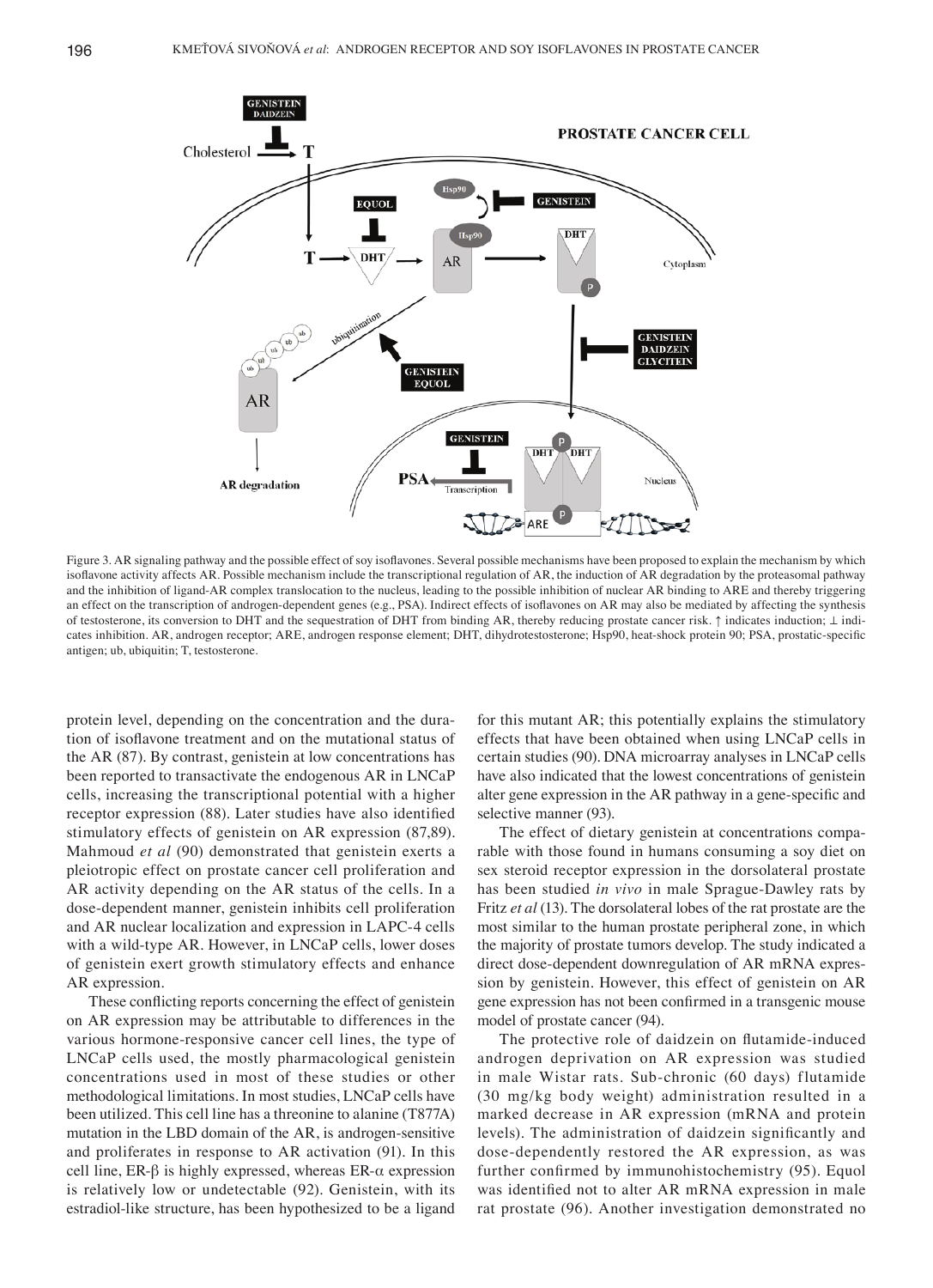effect of a low-level (10 mg/kg) or high-level (600 mg/kg) isoflavone‑containing diet on AR gene expression in the prostate of male Noble rats (97).

To date, few *in vitro* studies have provided even indirect evidence concerning the effect of isoflavones on AR by investigation of the ability of isoflavones to block androgenic activities, such as the expression of androgen-dependent genes (Fig. 3). PSA is well known as being an androgen-regulated gene and a marker for AR activity (12). The reduction of PSA expression in LNCaP cells by genistein first observed by Onozawa *et al* (98) was confirmed by later studies (87,93). The inhibitory effect of genistein on PSA and AR protein levels was not observed with daidzein. Davis *et al* (99) have employed a VeCaP cell line, which expresses PSA in an androgen-independent manner, and identified that only high concentrations of genistein inhibit PSA expression in these cells. In a study by Peternac *et al* (100), genistein was observed to inhibit PSA protein expression in LNCaP and in LNCaP-derived CRPC C4-2B cells, but altered PSA mRNA expression occurred only in LNCaP cells.

Despite evidence from *in vitro* studies, human intervention studies report inconsistent effects of soy or soy isoflavone consumption on AR activity and PSA levels in men. Table I summarizes studies on soy isoflavones and prostate cancer (101-114). Systematic reviews of double-blind placebo‑controlled randomized clinical trials (15,115-117) have summarized current human data that provide evidence for several anti-cancer properties of dietary supplements, including isoflavones, in reference to prostate cancer. Certain studies have indicated that the administration of isoflavone supplements does not change PSA concentrations, but not all studies come to this conclusion. Several of these studies, including those that found no change in PSA and ones that did find a change, were limited with respect to study design, sample size, dose administered and/or isoflavone concentrations achieved in the body. Another very important question is if the duration of a study was sufficient to detect clinically meaningful changes in the endpoints of interest, as progression from prostatic intraepithelial neoplasia to high grade prostatic intraepithelial neoplasia and early latent cancer may take 10 or more years, and clinically significant carcinoma may not occur for another 3-15 years, while recurrent disease may take a decade or more to manifest (116).

#### **7. Isoflavones and metabolism of steroid hormones**

The indirect effect of isoflavones on AR has been hypothesized to also be mediated by their effect on endogenous androgen levels and thereby that they reduce prostate cancer risk (Fig. 3). Short exposure to high concentrations of daidzein has been demonstrated to lead to reduced testosterone levels *in vitro* and to exert adverse effects on Sertoli cells in neonatal mouse testes (118). Furthermore, genistein has been reported to impair early testosterone production in fetal mouse testes *in vitro* (119). Few previous animal studies have focused on the effects of isoflavones on testosterone biosynthesis, whereas most of them have shown that the administration of isoflavones decrease the secretion of androgens (120-122).

Data from randomized controlled trials on the efficacy and safety of soy or soy isoflavones in men with prostate cancer or with a clinically identified risk of prostate cancer are inconsistent. A small number of reports show a significant association of isoflavone consumption on changes in circulating hormone profiles [total testosterone, free testosterone, sex hormone binding globulin (SHBG), DHT and free androgen index] (102,103) but most studies (110,113,114,123) and the meta-analyses to date have not found any association (116,124). Isoflavones may stimulate the production of SHBG in the liver and bind to biologically active testosterone. This may lead to the lowering of free testosterone levels and its bioavailability to the target prostate cells and should theoretically halt cancer cell proliferation and inhibit tumor progression (125,126). In a nested case-control study of Japanese men who consume soy isoflavones in large quantities, no overall association was observed between the plasma levels of total testosterone and SHBG and total prostate cancer (127). An opposite effect of the constant daily consumption of isoflavone supplements has been observed in healthy Japanese men; the serum levels of SHBG significantly increase and the serum levels of free testosterone and DHT decrease significantly after a 3‑month supplementation (128).

Isoflavones may also influence the metabolism of steroid hormones by inhibiting the activity of enzymes in the steroidogenic pathway. Bae *et al* (129) have shown that genistein and equol have a higher inhibitory effect on rat prostate testosterone 5α‑reductase (an enzyme that metabolizes testosterone to DHT) compared with daidzein and glycitein. Other enzymes involved in the conversion of cholesterol to testosterone, such as cytochrome P450 cholesterol side‑chain cleavage enzyme, 3β-hydroxysteroid dehydrogenase isoform, cytochrome P450 17α-hydroxylase/17-20 lyase and 17β-hydroxysteroid dehydrogenase 3, may be affected by isoflavones (130-132).

## **8. Conclusions**

AR, together with androgens, plays a major role in cell proliferation and differentiation during prostate development and in prostate cancer development and progression. Consumption of isoflavones is associated with a reduced risk of prostate cancer but the direct effects of isoflavones on the AR signaling pathway are not well understood. Isoflavones are assumed to exert multiple mechanisms to affect AR, such as the transcriptional regulation of AR, the inhibition of AR translocation to the nucleus, the inhibition of testosterone synthesis and its conversion to DHT and, thereby, an effect on the transcription of androgen-dependent genes (e.g., PSA), leading to the induction of apoptosis and the inhibition of cancer cell growth. To date, although overwhelming data from animals and from *in vitro* studies, epidemiological studies and case‑control studies indicate that soy isoflavones have the potential to reduce prostate cancer risk, further studies are required in order to improve our understanding of the isoflavone action on the AR signaling pathway. Furthermore, large clinical trials with sufficient statistical power are required to assess whether isoflavone supplementation is able to reduce prostate cancer development or progression.

## **Acknowledgements**

Not applicable.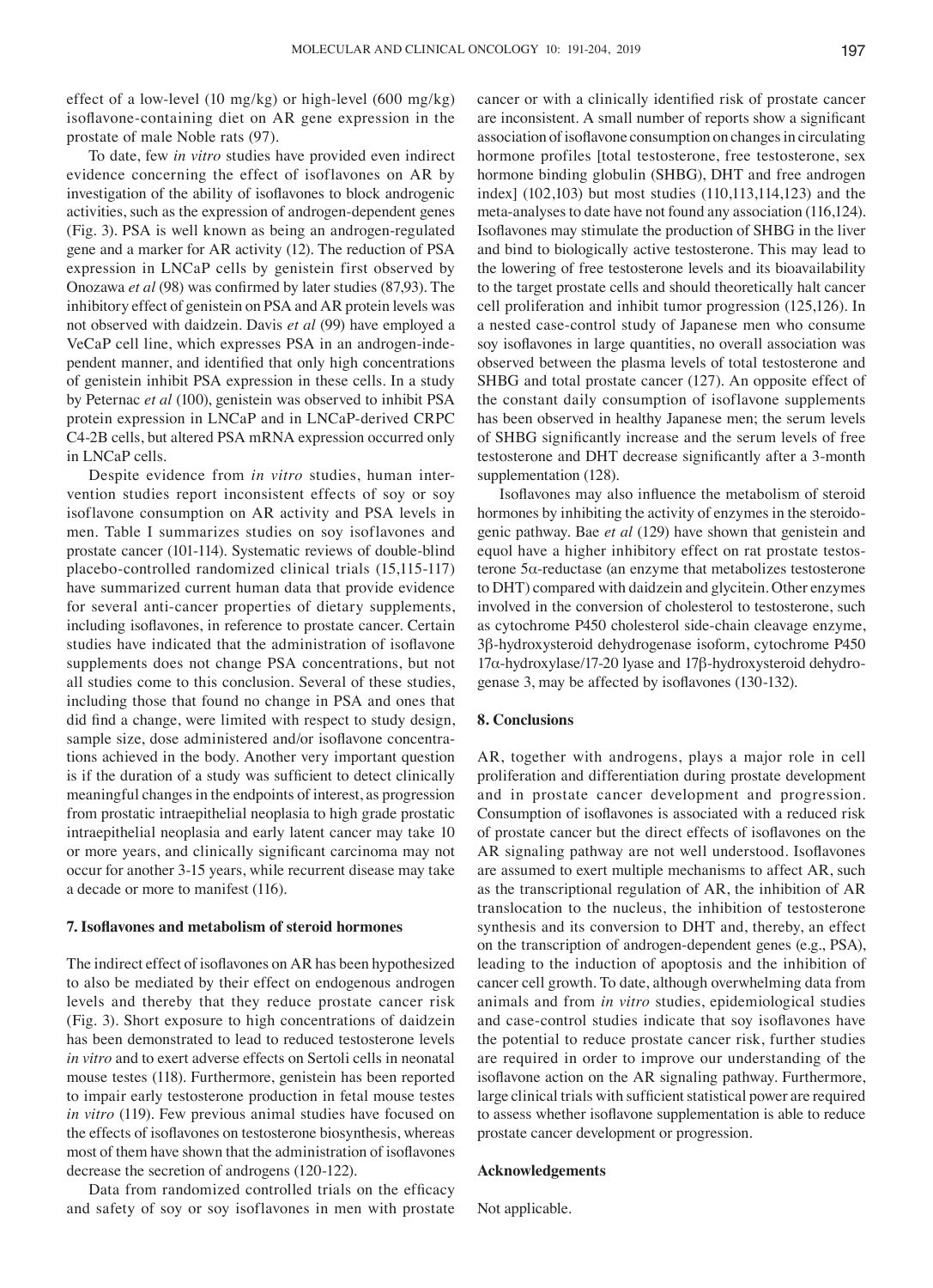| $\frac{1}{2}$                                                                                               |                           |
|-------------------------------------------------------------------------------------------------------------|---------------------------|
|                                                                                                             |                           |
| $\frac{1}{2}$ immortant numeral distribution of the effect of contraction of examples on $\frac{1}{2}$<br>ļ | $\ddot{\phantom{a}}$<br>i |
|                                                                                                             |                           |
|                                                                                                             |                           |
|                                                                                                             |                           |
|                                                                                                             |                           |
|                                                                                                             | J                         |
|                                                                                                             | ļ                         |
|                                                                                                             |                           |
|                                                                                                             |                           |
|                                                                                                             | $\frac{1}{2}$             |
|                                                                                                             |                           |

|                         |                                                                             | Table I. Summary of human studies examining the effects of soy isoflavones on PC                                                                                                                          |                                                                                                                                                                                                    |                                                                                                                                                                                                                                                                                                                                                                                                                                                                |                    |         |
|-------------------------|-----------------------------------------------------------------------------|-----------------------------------------------------------------------------------------------------------------------------------------------------------------------------------------------------------|----------------------------------------------------------------------------------------------------------------------------------------------------------------------------------------------------|----------------------------------------------------------------------------------------------------------------------------------------------------------------------------------------------------------------------------------------------------------------------------------------------------------------------------------------------------------------------------------------------------------------------------------------------------------------|--------------------|---------|
| Author, year            | Study design                                                                | Dose and duration                                                                                                                                                                                         | Participants                                                                                                                                                                                       | Author conclusions                                                                                                                                                                                                                                                                                                                                                                                                                                             | Country            | (Refs.) |
| et al, 2003<br>Hussain  | Pilot study                                                                 | 100 mg of soy isoflavone<br>Supplement containing<br>(Novasoy); 6 months                                                                                                                                  | with PC $(n=41)$ with rising PSA (group I);<br>therapy (group II); or receiving hormone<br>Newly diagnosed and untreated patients<br>or increased serum PSA following local<br>therapy (group III) | of hormone-refractory (group III) patients.<br>in hormone-sensitive (group II) and $35\%$<br>Decrease in the rate of the rise of serum<br>Stabilization of PSA in 83% of patients<br>in group II (P=0.21) and from 31 to $9\%$<br>PSA in the whole group $(P=0.01)$ with<br>rates of rise decreasing from 14 to $6\%$<br>in group III ( $P=0.05$ )                                                                                                             | <b>USA</b>         | (101)   |
| et al, 2004<br>Kumar    | Prospective,<br>randomized,<br>clinical trial<br>controlled<br>placebo-     | Dietary supplement of<br>soy isoflavones<br>$(60 \text{ mg/day});$<br>12 weeks                                                                                                                            | atients with PC (n=76) with Gleason<br>score of $\leq$ 6 and of all races and<br>ethnicities                                                                                                       | reduced total PSA by $\geq$ 2 points during the<br>19% of subjects receiving soy isoflavones<br>compared to 55% in the placebo group;<br>subjects in the isoflavone-treated group<br>in the placebo group. Serum total PSA<br>Serum free testosterone reduced or no<br>isoflavone group compared to 33%<br>decreased or unchanged in 69% of<br>change in 61% of subjects in the<br>intervention period                                                         | USA                | (102)   |
| et al, 2004<br>Dalais   | double-blind,<br>Randomized,<br>controlled<br>placebo-<br>study             | daidzein, and glycitein<br>HT soy grits (50 g) or<br>HT soy grits $(50 g)$ +<br>in aglycone form by<br>weight); 22-27 days<br>linseed (20 g); daily<br>117 mg (genistein,<br>isoflavone levels:           | three groups: Soy (high phytoestrogen);<br>atients with PC $(n=29)$ before radical<br>prostatectomy randomized to one of<br>soy + linseed (high phytoestrogen);<br>or wheat (low phytoestrogen)    | grits group and the control wheat group for:<br>and the HT soy grits + linseed group for: 1)<br>ratio (27.4 vs. -15.6%, P=0.01). Significant<br>$-15.5\%$ , P=0.04); 2) % change in free/total<br>$%$ change in free androgen index (16.4 vs.<br>1) % change in total PSA (-12.7 vs. 40%,<br>changes between the HT soy grits group<br>Significant changes between the HT soy<br>P=0.02); 2) % change in free/total PSA<br>PSA ratio (27.4 vs. -10%, P=0.007). | Australia          | (103)   |
| et al, 2005<br>Schröder | Randomized,<br>double-blind<br>controlled<br>crossover<br>placebo-<br>study | wash-out period of 4 weeks<br>lycopene, silymarin and a<br>antioxidants; 2 periods of<br>Soy isoflavone aglycones<br>$(62.5 \text{ mg Novasoy})$ , plus<br>10 weeks separated by a<br>balanced mixture of | PSA levels after radical prostatectomy<br>Patients with PC $(n=49)$ with rising<br>$(n=34)$ or radiotherapy $(n=15)$                                                                               | to the placebo periods. Significant decrease in<br>of utilization of the supplement with respect<br>Reduced slope of total PSA during periods<br>PSA slope (P=0.030) and <sup>2</sup> log PSA slope<br>$(P=0.041)$                                                                                                                                                                                                                                             | Netherlands<br>The | (104)   |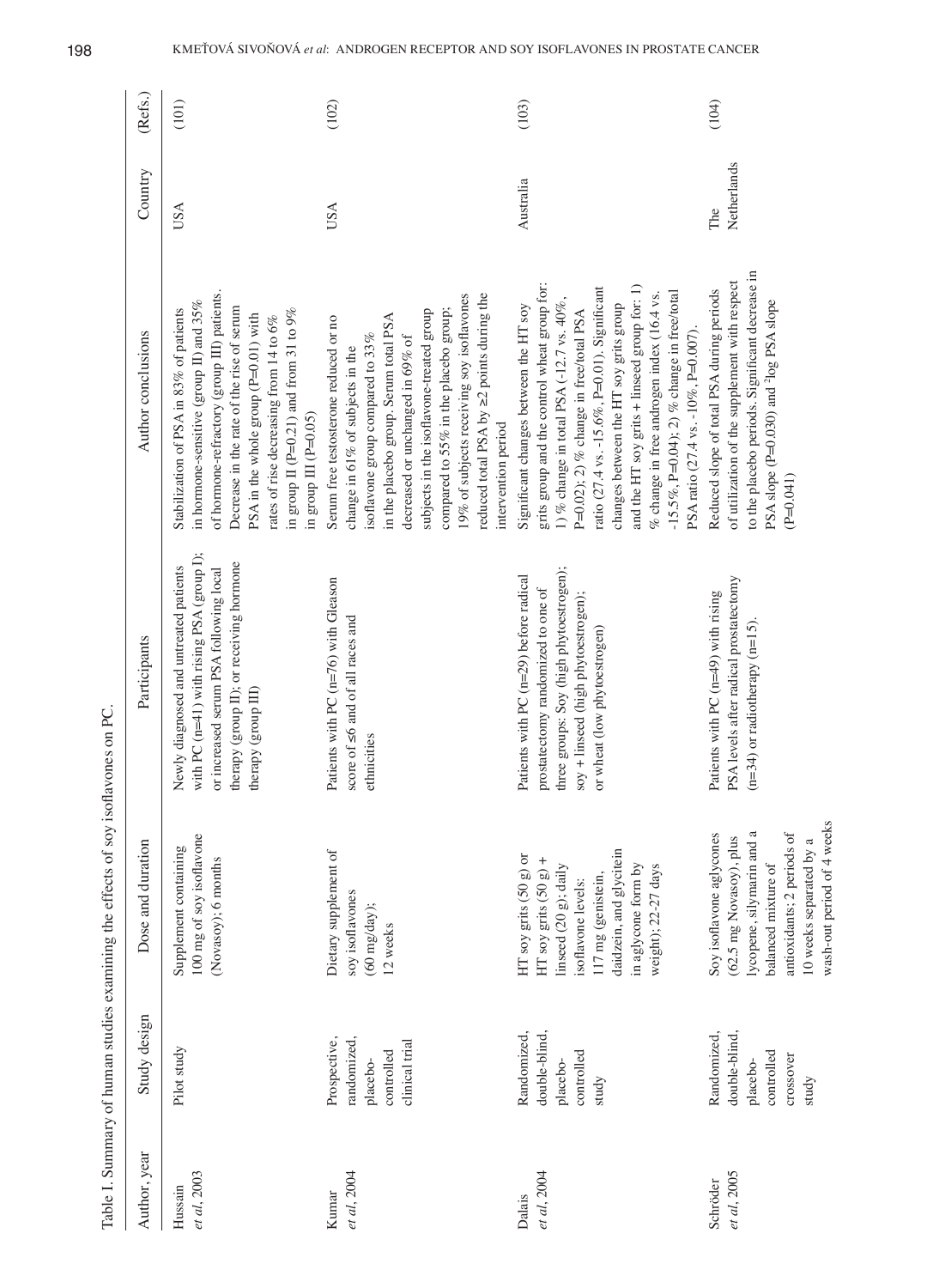| Table I. Continued             |                                                                 |                                                                                                                                                                                                            |                                                                                                                                                                                                               |                                                                                                                                                                                                                                                                                                                                                                                                                                                                              |                    |         |
|--------------------------------|-----------------------------------------------------------------|------------------------------------------------------------------------------------------------------------------------------------------------------------------------------------------------------------|---------------------------------------------------------------------------------------------------------------------------------------------------------------------------------------------------------------|------------------------------------------------------------------------------------------------------------------------------------------------------------------------------------------------------------------------------------------------------------------------------------------------------------------------------------------------------------------------------------------------------------------------------------------------------------------------------|--------------------|---------|
| Author, year                   | Study design                                                    | Dose and duration                                                                                                                                                                                          | Participants                                                                                                                                                                                                  | Author conclusions                                                                                                                                                                                                                                                                                                                                                                                                                                                           | Country            | (Refs.) |
| et al, 2005<br>Kranse          | double-blind,<br>Randomized,<br>controlled<br>placebo-<br>study | 40 mg daidzein); 8 weeks<br>Beverage (3 servings of<br>200 ml/day) containing<br>(60 mg genistein and<br>100 mg isoflavones                                                                                | (n=35) with PSA levels $>0.1$ ng/ml<br>and no clinical evidence of (recurrent)<br>Hormonally untreated patients with<br>radiotherapy or under watchful<br>after radical prostatectomy,<br>waiting<br>PC<br>PC | whom the free androgen index decreased<br>and free PSA (P=0.04). No significant<br>increase in overall total PSA doubling<br>(21 out of 32), there was a significant<br>the placebo phase (average doubling<br>Unaffected total PSA doubling time.<br>time of 68 weeks), decreased during<br>the verum period (average half-life<br>Free PSA, which increased during<br>decrease in the slopes of both total<br>of 13 weeks; P=0.02). In men in<br>times during verum period | Netherlands<br>The | (105)   |
| Vaishampayan<br>et al, 2007    | clinical trial<br>Phase II                                      | Tomato extract capsule<br>lycopene alone (n=38)<br>containing 15 mg of<br>capsule containing<br>isoflavone mixture<br>$(n=33)$ twice daily<br>or together with a<br>orally; 6 months<br>40 mg of a soy     | Patients with PC $(n=71)$ with rising<br>PSA levels or a minimum PSA of<br>$10~\mathrm{ng}/\mathrm{m}$                                                                                                        | No decline in serum PSA in either group.<br>evaluable patients in the lycopene plus<br>Stabilization of serum PSA level in 35<br>of 37 (95%) evaluable patients in the<br>lycopene group and 22 of 33 (67%)<br>soy isoflavone group                                                                                                                                                                                                                                          | USA                | (106)   |
| et al, 2008<br>Grainger        | Randomized<br>trial                                             | for 4 weeks. Combined<br>40 g of soy protein/day<br>and soy supplements<br>weeks 4-8; 2 months<br>$(39 g +/- 1 g)$ during<br>43 mg +/- 15 mg)<br>(lycopene intake<br>tomato-rich diet                      | Patients with PC $(n=41)$                                                                                                                                                                                     | patients consuming diets rich in tomato<br>Serum PSA decreased between weeks<br>products and soy exhibited excellent<br>compliance and bioavailability of<br>0 and 8 for $14/41$ men $(34\%)$ . PC<br>phytochemicals                                                                                                                                                                                                                                                         | USA                | (107)   |
| Hamilton-Reeves<br>et al, 2008 | Randomized,<br>controlled<br>placebo-<br>trial                  | day); 2) alcohol-washed soy<br>40 g protein: 1) soy protein<br>(SPI+, 107 mg isoflavones/<br>Protein isolates containing<br>isoflavones/day); 3) milk<br>protein isolate; 6 months<br>protein (SPI-, <6 mg | Men at high risk of PC or with<br>collected at 0, 3 and 6 months<br>low-grade PC (n=58). Serum                                                                                                                | and free PSA; 6 months SPI+ consumption<br>6 months of soy consumption regardless of<br>lower incidence of PC was detected after<br>SPI-consumption exerted mixed effects;<br>Consumption of SPI+ did not alter total<br>did not alter prostate tissue biomarkers.<br>isoflavone content                                                                                                                                                                                     | USA                | (108)   |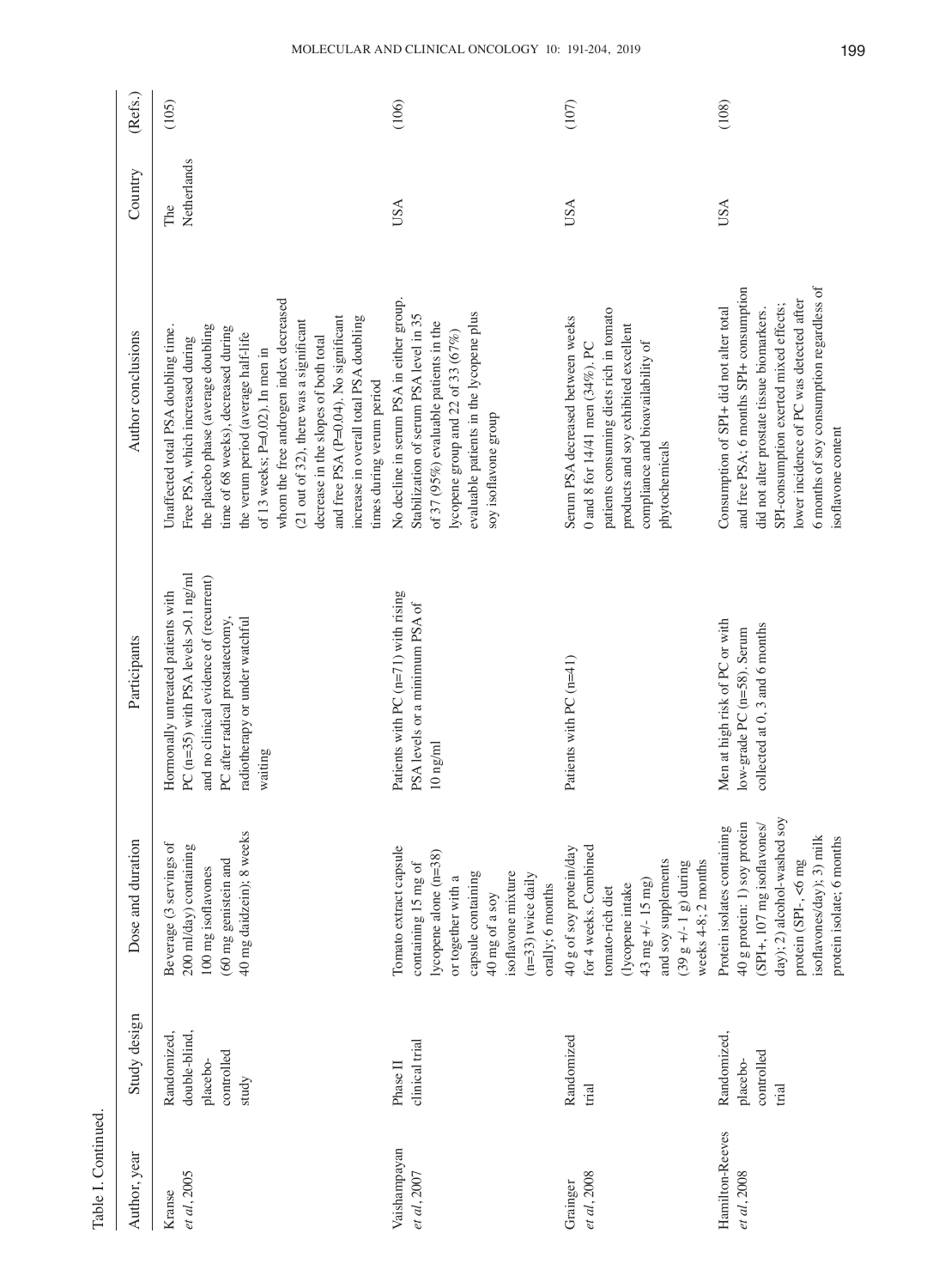| Table I. Continued             |                                                                        |                                                                                                     |                                                                                                                                                                                                   |                                                                                                                                                                                                                                                                                                                |            |         |
|--------------------------------|------------------------------------------------------------------------|-----------------------------------------------------------------------------------------------------|---------------------------------------------------------------------------------------------------------------------------------------------------------------------------------------------------|----------------------------------------------------------------------------------------------------------------------------------------------------------------------------------------------------------------------------------------------------------------------------------------------------------------|------------|---------|
| Author, year                   | Study design                                                           | Dose and duration                                                                                   | Participants                                                                                                                                                                                      | Author conclusions                                                                                                                                                                                                                                                                                             | Country    | (Refs.) |
| et al, 2008<br>Pendleton       | nonrandomized<br>Open-labeled,<br>phase II,<br>trial                   | Soy milk containing 47 mg<br>of isoflavonoid per 8 oz;<br>12 months                                 | Patients with PC with rising PSA after<br>:al therapy (n=20)<br>$\overline{c}$                                                                                                                    | higher compared with before study entry in<br>2 patients; there was no significant change<br>significantly lower compared with before<br>study entry in 6 patients and the slope of<br>The slope of PSA after study entry was<br>PSA after study entry was significantly<br>in the slope of PSA in 12 patients | <b>USA</b> | (109)   |
| et al, 2010<br>Kumar           | dose-finding<br>randomized<br>controlled<br>Phase I<br>trial           | $(40, 60 \text{ and } 80 \text{ mg});$<br>Purified isoflavones<br>30 $(\pm 3)$ days                 | or three (arm 3, 80 mg) capsules daily<br>Clinically localized patients with PC<br>$(arm 1, 40 mg)$ , two $(arm 2, 60 mg)$<br>$(n=40)$ randomized to arms 1 to 3<br>and instructed to consume one | Significant increase in serum free testosterone<br>percentage of tissue Ki-67 with treatment for<br>the sample size and duration of intervention<br>in the 60 mg isoflavone-treated arm; no<br>hormone-binding globulin, PSA or<br>significant changes in serum sex                                            | <b>USA</b> | (110)   |
| deVere White<br>et al, 2010    | placebo controlled,<br>randomized trial<br>Double-blind,               | other isoflavones; 6 months<br>Supplement containing<br>450 mg genistein and<br>300 mg daidzein and | Patients with PC $(n=53)$ not previously<br>treated with radiation, surgery or<br>hormones                                                                                                        | concentrations after either 6 or 12 months,<br>both in terms of absolute changes and<br>No association with changes in PSA<br>PSA doubling times                                                                                                                                                               | USA        | (111)   |
| et al, 2010<br>Kwan            | nonrandomized<br>Phase II<br>study                                     | soflavones); 6 months<br>(500 ml; 50-100 mg<br>Soy beverage daily                                   | Patients with PC after radical radiation<br>$(n=34)$                                                                                                                                              | 6 months of daily soy beverage consumption<br>Declining trend or $>2$ times prolongation of<br>PSA doubling time in 41% of subjects after                                                                                                                                                                      | Canada     | (112)   |
| et al, 2011<br>Lazarevic       | Block-randomized<br>placebo-controlled<br>double-blind,<br>trial       | Synthetic genistein (30 mg);<br>3-6 weeks                                                           | Patients with PC before prostatectomy<br>$(n=54)$                                                                                                                                                 | level in tumor and normal tissue was comparable<br>Serum PSA decreased by 7.8% in the genistein<br>arm (P=0.051). PSA level reduced in tumor<br>placebo arm. In the genistein arm, the PSA<br>arm and increased by 4.4% in the placebo<br>tissue compared to normal tissue in the                              | Norway     | (113)   |
| Hamilton-Reeves<br>et al, 2013 | double-blinded,<br>controlled trial<br>Randomized,<br>placebo-         | Soy isoflavone capsules<br>aglucon units); 6 weeks<br>isoflavones, 51 mg/day<br>(80 mg/day of total | Patients with localized PC (n=86)                                                                                                                                                                 | isoflavone-treated group compared to patients<br>testosterone, free testosterone, total estrogen,<br>estradiol, PSA and total cholesterol in the<br>No significant changes in serum total<br>receiving placebo                                                                                                 | <b>USA</b> | (114)   |
|                                | PC, prostate cancer; PSA, prostate-specific antigen; HT, heat-treated. |                                                                                                     |                                                                                                                                                                                                   |                                                                                                                                                                                                                                                                                                                |            |         |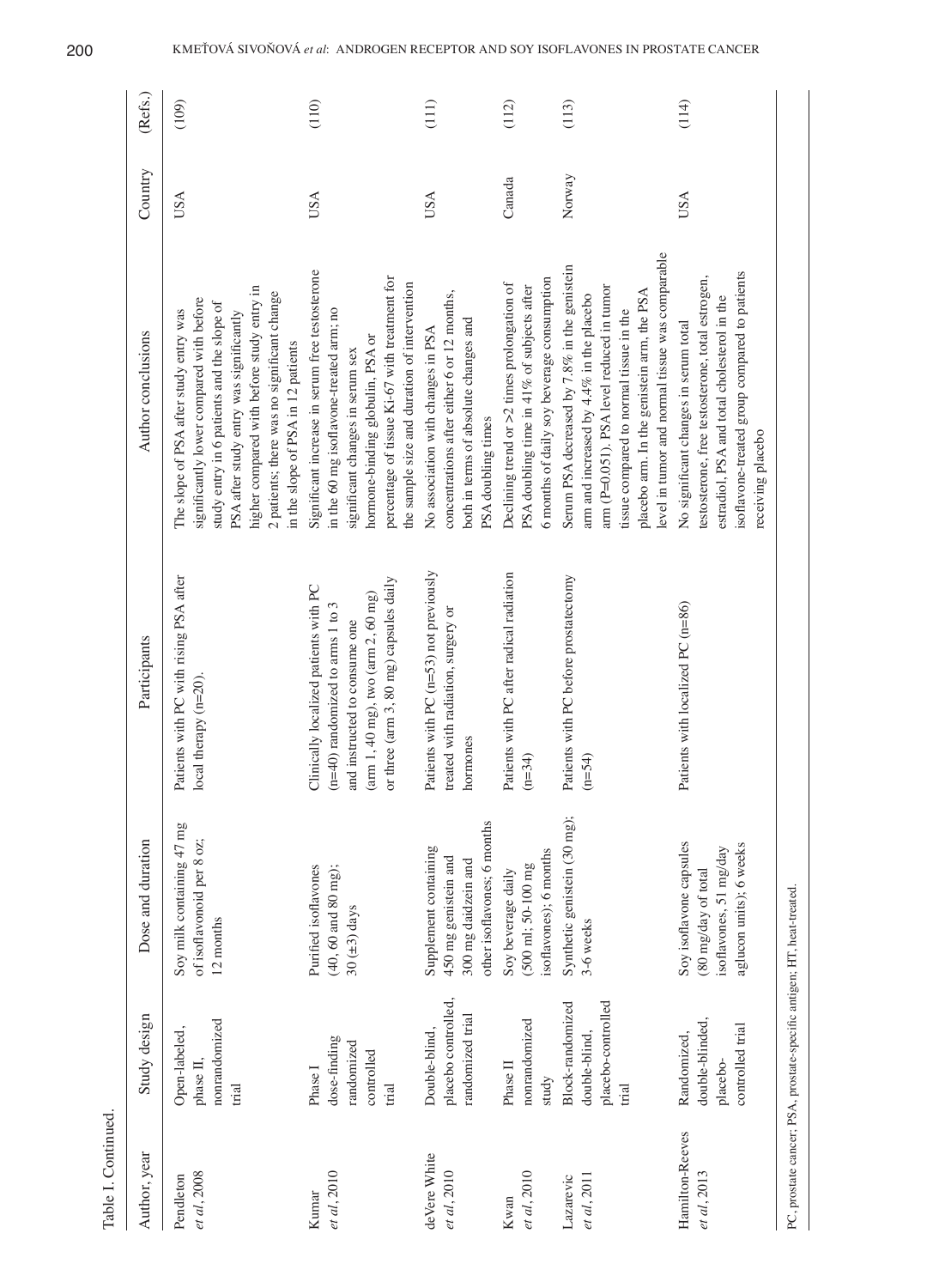# **Funding**

This review was supported by the Agency of Ministry of Education, Science, Research and Sport of the Slovak Republic under (grant no. 1/0172/18) and the Center of Translational Medicine project (grant no. ITMS 26220220021), co-financed from EU sources.

## **Availability of data and materials**

Not applicable.

## **Authors' contributions**

MKS, JJ and PK formulated the focus of the review and wrote the manuscript; ZT and LL conducted the literature search; RD prepared the figures; and MKS coordinated preparation of the manuscript and prepared the final version. All authors read and approved the final manuscript.

#### **Ethics approval and consent to participate**

Not applicable.

### **Patient consent for publication**

Not applicable.

#### **Competing interests**

The authors declare that they have no competing interests.

#### **References**

- 1. Pernar CH, Ebot EM, Wilson KM and Mucci LA: The epide-<br>miology of prostate cancer. Cold Spring Harb Perspect Med 8:<br>pii: a030361, 2018.
- 2. Mitsuzuka K and Arai Y: Metabolic changes in patients with prostate cancer during androgen deprivation therapy. Int J Urol 25: 45-53, 2018.
- 3. Grasso CS, Wu YM, Robinson DR, Cao X, Dhanasekaran SM, Khan AP, Quist MJ, Jing X, Lonigro RJ, Brenner JC, et al: The mutational landscape of lethal castration-resistant prostate cancer. Nature 487: 239-243, 2012.
- 4. Sung B, Prasad S, Yadav VR, Lavasanifar A and Aggarwal BB: Cancer and diet: How are they related? Free Radic Res 45: 864-879, 2011.
- 5. Zhang HY, Cui J, Zhang Y, Wang ZL, Chong T and Wang ZM: Isoflavones and prostate cancer: A review of some critical issues. Chin Med J (Engl) 129: 341-347, 2016.
- 6. Patel RP, Boersma BJ, Crawford JH, Hogg N, Kirk M, Kalyanaraman B, Parks DA, Barnes S and Darley-Usmar V: Antioxidant mechanisms of isoflavones in lipid systems: Paradoxical effects of peroxyl radical scavenging. Free Radic Biol Med 31: 1570-1581, 2001.
- 7. Yen GC and Lai HH: Inhibition of reactive nitrogen species effects in vitro and in vivo by isoflavones and soy‑based food extracts. J Agric Food Chem 51: 7892-7900, 2003.
- 8. Braakhuis AJ, Campion P and Bishop KS: Reducing breast cancer recurrence: The role of dietary polyphenolics. Nutrients 8: pii: E547, 2016.
- 9. Kuiper GG, Carlsson B, Grandien K, Enmark E, Häggblad J, Nilsson S and Gustafsson JA: Comparison of the ligand binding specificity and transcript tissue distribution of estrogen receptors alpha and beta. Endocrinology 138: 863-870, 1997.
- 10. Akiyama T, Ishida J, Nakagawa S, Ogawara H, Watanabe S, Itoh N, Shibuya M and Fukami Y: Genistein, a specific inhibitor of tyrosine‑specific protein kinases. J Biol Chem 262: 5592‑5595, 1987.
- 11. Rabiau N, Kossaï M, Braud M, Chalabi N, Satih S, Bignon YJ and Bernard‑Gallon DJ: Genistein and daidzein act on a panel of genes implicated in cell cycle and angiogenesis by polymerase chain reaction arrays in human prostate cancer cell lines. Cancer Epidemiol 34: 200-206, 2010.
- 12. Bektic J, Berger AP, Pfeil K, Dobler G, Bartsch G and Klocker H: Androgen receptor regulation by physiological concentrations of the isoflavonoid genistein in androgen‑dependent LNCaP cells is mediated by estrogen receptor beta. Eur Urol 45: 245-251, 2004.
- 13. Fritz WA, Wang J, Eltoum IE and Lamartiniere CA: Dietary genistein down-regulates androgen and estrogen receptor expression in the rat prostate. Mol Cell Endocrinol 186: 89-99, 2002.
- 14. Mahmoud AM, Yang W and Bosland MC: Soy isoflavones and prostate cancer: A review of molecular mechanisms. J Steroid Biochem Mol Biol 140: 161-132, 2014.
- 15. Applegate CC, Rowles JL, Ranard KM, Jeon S and Erdman JW: Soy consumption and the risk of prostate cancer: An updated systematic review and meta-analysis. Nutrients 10: pii: E40, 2018.
- 16. Kumar R: Steroid hormone receptors and prostate cancer: Role of structural dynamics in therapeutic targeting. Asian J Androl 18: 682-686, 2016.
- 17. Jenster G, van der Korput HA, Trapman J and Brinkmann AO: Identification of two transcription activation units in the N-terminal domain of the human androgen receptor. J Biol Chem 270: 7341-7346, 1995.
- 18. Kumar R and McEwan IJ: Allosteric modulators of steroid hormone receptors: Structural dynamics and gene regulation. Endocr Rev 33: 271-299, 2012.
- 19. Monaghan AE and McEwan IJ: A sting in the tail: The N-terminal domain of the androgen receptor as a drug target. Asian J Androl 18: 687-694, 2016.
- 20. Lavery DN and McEwan IJ: Functional characterization of the native NH2-terminal transactivation domain of the human androgen receptor: Binding kinetics for interactions with TFIIF and SRC-1a. Biochemistry 47: 3352-3359, 2008.
- 21. Verrijdt G, Tanner T, Moehren U, Callewaert L, Haelens A and Claessens F: The androgen receptor DNA-binding domain determines androgen selectivity of transcriptional response. Biochem Soc Trans 34: 1089-1094, 2006.
- 22. Zhou ZX, Wong CI, Sar M and Wilson EM: The androgen receptor: An overview. Recent Prog Horm Res 49: 249-274, 1994.
- 23. Matias PM, Donner P, Coelho R, Thomaz M, Peixoto C, Macedo S, Otto N, Joschko S, Scholz P, Wegg A, *et al*: Structural evidence for ligand specificity in the binding domain of the human androgen receptor. Implications for pathogenic gene mutations. J Biol Chem 275: 26164-26171, 2000.
- 24. Davey RA and Grossmann M: Androgen receptor structure, function and biology: From bench to bedside. Clin Biochem Rev 37: 3-15, 2016.
- 25. Veldscholte J, Berrevoets CA, Zegers ND, van der Kwast TH, Grootegoed JA and Mulder E: Hormone-induced dissociation of the androgen receptor-heat-shock protein complex: Use of a new monoclonal antibody to distinguish transformed from nontransformed receptors. Biochemistry 31: 7422-7430, 1992.
- 26. van der Steen T, Tindall DJ and Huang H: Posttranslational modification of the androgen receptor in prostate cancer. Int J Mol Sci 14: 14833-14859, 2013.
- 27. Boam T: Anti‑androgenic effects of flavonols in prostate cancer. Ecancermedicalscience 9: 585, 2015.
- 28. D'Archivio M, Filesi C, Di Benedetto R, Gargiulo R, Giovannini C and Masella R: Polyphenols, dietary sources and bioavailability. Ann Ist Super Sanita 43: 348-361, 2007.
- 29. Trebatická J and Ďuračková Z: Psychiatric disorders and polyphenols: Can they be helpful in therapy? Oxid Med Cell Longev 2015: 248529, 2015.
- 30. Crozier A, Jaganath IB and Clifford MN: Phenols, polyphenols and tannins: An overview, in plant secondary metabolites: Occurrence, structure and role in the human diet, Crozier A, Clifford MN and Ashihara H, (eds), Oxford, Blackwell Publishing
- 31. Cassidy A and Minihane AM: The role of metabolism (and the microbiome) in defining the clinical efficacy of dietary flavonoids. Am J Clin Nutr 105: 10-22, 2017.
- 32. Adegbola P, Aderibigbe I, Hammed W and Omotayo T: Antioxidant and anti-inflammatory medicinal plants have potential role in the treatment of cardiovascular disease: A review. Am J Cardiovasc Dis 7: 19-32, 2017.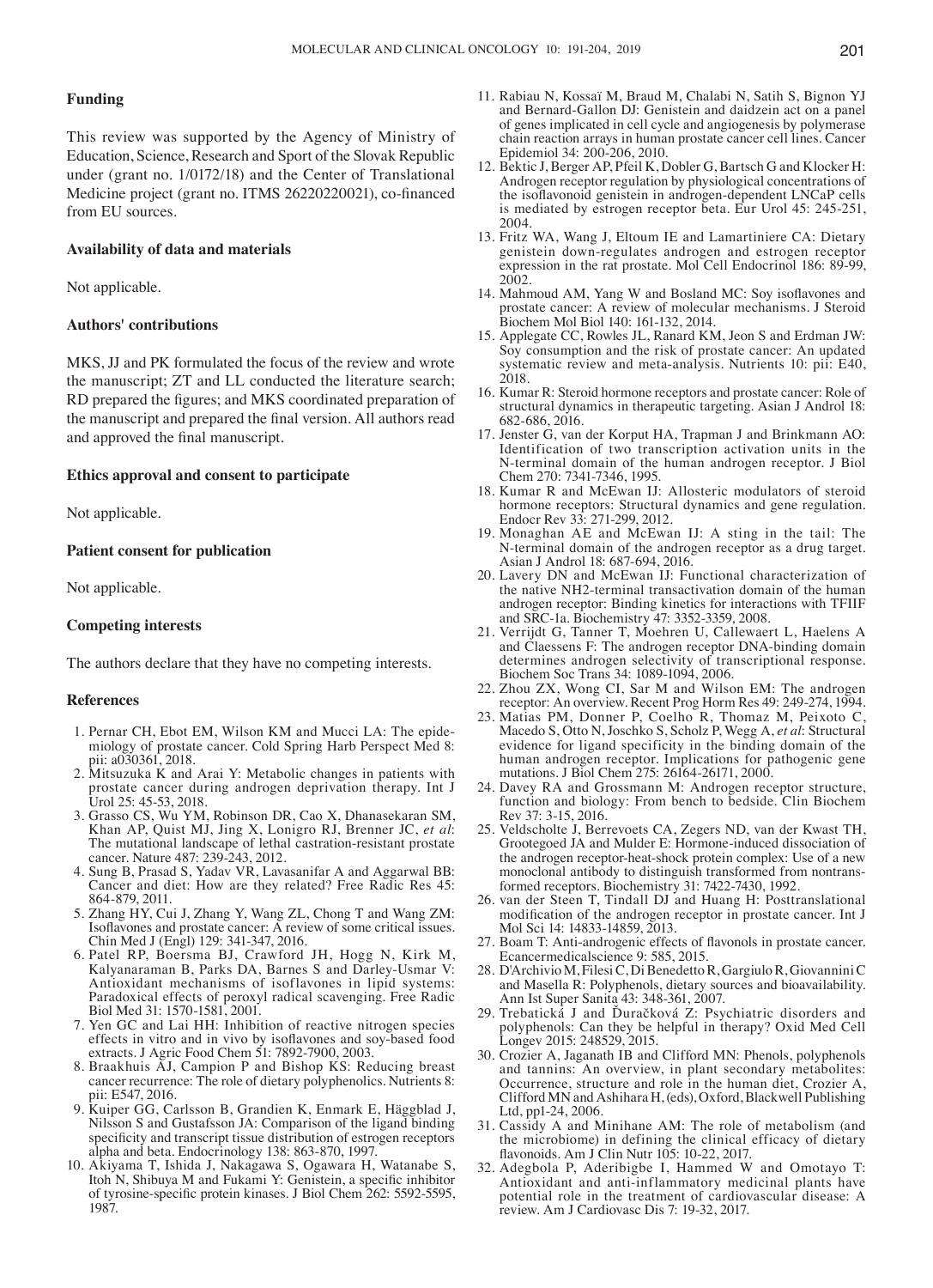- 33. Barbieri R, Coppo E, Marchese A, Daglia M, Sobarzo‑Sánchez E, Nabavi SF and Nabavi SM: Phytochemicals for human disease: An update on plant-derived compounds antibacterial activity. Microbiol Res 196: 44-68, 2017.
- 34. Crozier A, Jaganath IB and Clifford MN: Dietary phenolics: Chemistry, bioavailability and effects on health. Nat Prod Rep 26: 1001-1043, 2009.
- 35. Costa SL, Silva VD, Dos Santos Souza C, Santos CC, Paris I, Muñoz P and Segura-Aguilar J: Impact of plant-derived flavonoids on neurodegenerative diseases. Neurotox Res 30: 41-52, 2016.
- 36. Wang J, Tang L and Wang JS: Biomarkers of dietary polyphenols in cancer studies: Current evidence and beyond. Oxid Med Cell Longev 2015: 732302, 2015.
- 37. Hilakivi-ClarkeL, Andrade JE and HelferichW: Is soy consumption good or bad for the breast? J Nutr 140: 2326S-2334S, 2010.
- 38. Setchell KD, Brown NM, Desai PB, Zimmer-Nechimias L, Wolfe B, Jakate AS, Creutzinger V and Heubi JE: Bioavailability, disposition, and dose-response effects of soy isoflavones when consumed by healthy women at physiologically typical dietary intakes. J Nutr 133: 1027-1035, 2003.
- 39. Mondot S and Lepage P: The human gut microbiome and its dysfunctions through the meta-omics prism. Ann N Y Acad Sci 1372: 9-19, 2016.
- 40. Landete JM, Arqués J, Medina M, Gaya P, de Las Rivas B and Muñoz R: Bioactivation of phytoestrogens: Intestinal bacteria and health. Crit Rev Food Sci Nutr 56: 1826-1843, 2016.
- 41. Rafii F: The role of colonic bacteria in the metabolism of the natural isoflavone daidzin to equol. Metabolites 5: 56‑73, 2015.
- 42. Heinonen SM, Hoikkala A, Wähälä K and Adlercreutz H: Metabolism of the soy isoflavones daidzein, genistein and glycitein in human subjects. Identification of new metabolites having an intact isoflavonoid skeleton. J Steroid Biochem Mol Biol 87: 285-299, 2003.
- 43. Pilšáková L, Riečanský I and Jagla F: The physiological actions of isoflavone phytoestrogens. Physiol Res 59: 651‑664, 2010.
- 44. Manach C, Williamson G, Morand C, Scalbert A and Rémésy C: Bioavailability and bioefficacy of polyphenols in humans. I. Review of 97 bioavailability studies. Am J Clin Nutr 81 (Suppl 1): 230S-242S, 2005.
- 45. Barnes S: The biochemistry, chemistry and physiology of the isoflavones in soybeans and their food products. Lymphat Res Biol 8: 89-98, 2010.
- 46. Murphy PA, Barua K and Hauck CC: Solvent extraction selection in the determination of isoflavones in soy foods. J Chromatogr B 777: 129-138, 2002.
- 47. Bai W, Wang C and Ren C: Intakes of total and individual flavonoids by US adults. Int J Food Sci Nutr 65: 9‑20, 2014.
- 48. Van Erp-Baart MA, Brants HA, Kiely M, Mulligan A, Turrini A, Sermoneta C, Kilkkinen A and Valsta LM: Isoflavone intake in four different European countries: The VENUS approach. Br J Nutr 89 (Suppl 1): S25-S30, 2003.
- 49. Sureda A, Sanches Silva A, Sánchez‑Machado DI, López‑Cervantes J, Daglia M, Nabavi SF and Nabavi SM: Hypotensive effects of genistein: From chemistry to medicine. Chem Biol Interact 268: 37-46, 2017.
- 50. Rahman Mazumder MA and Hongsprabhas P: Genistein as antioxidant and antibrowning agents in in vivo and in vitro: A review. Biomed Pharmacother 82: 379-392, 2016.
- 51. Messina MJ, Persky V, Setchell KD and Barnes S: Soy intake and cancer risk: A review of the in vitro and in vivo data. Nutr Cancer 21: 113-131, 1994.
- 52. Baxa DM, Luo X and Yoshimura FK: Genistein induces apoptosis in T lymphoma cells via mitochondrial damage. Nutr Cancer 51: 93-101, 2005.
- 53. Baxa DM and Yoshimura FK: Genistein reduces NF-kappa B in T lymphoma cells via a caspase-mediated cleavage of I kappa B alpha. Biochem Pharmacol 66: 1009-1018, 2003.
- 54. Seo YJ, Kim BS, Chun SY, Park YK, Kang KS and Kwon TG: Apoptotic effects of genistein, biochanin-A and apigenin on LNCaP and PC-3 cells by p21 through transcriptional inhibition of polo-like kinase-1. J Korean Med Sci 26: 1489-1494, 2011.
- 55. Shen JC, Klein RD, Wei Q, Guan Y, Contois JH, Wang TT, Chang S and Hursting SD: Low-dose genistein induces cyclin-dependent kinase inhibitors and G(1) cell-cycle arrest in human prostate cancer cells. Mol Carcinog 29: 92-102, 2000.
- 56. Majid S, Kikuno N, Nelles J, Noonan E, Tanaka Y, Kawamoto K, Hirata H, Li LC, Zhao H, Okino ST, *et al*: Genistein induces the p21WAF1/CIP1 and p16INK4a tumor suppressor genes in prostate cancer cells by epigenetic mechanisms involving active chromatin modification. Cancer Res 68: 2736‑2744, 2008.
- 57. Agarwal R: Cell signaling and regulators of cell cycle as molecular targets for prostate cancer prevention by dietary agents. Biochem Pharmacol 60: 1051-1059, 2000.
- 58. WangBF, Wang JS, Lu JF, KaoTH and ChenBH: Antiproliferation effect and mechanism of prostate cancer cell lines as affected by isoflavones from soybean cake. J Agric Food Chem 57: 2221-2232, 2009.
- 59. Li W, Frame LT, Hoo KA, Li Y, D'Cunha N and Cobos E: Genistein inhibited proliferation and induced apoptosis in acute lymphoblastic leukemia, lymphoma and multiple myeloma cells in vitro. Leuk Lymphoma 52: 2380-2390, 2011.
- 60. Guo Y, Wang S, Hoot DR and Clinton SK: Suppression of VEGF-mediated autocrine and paracrine interactions between prostate cancer cells and vascular endothelial cells by soy isoflavones. J Nutr Biochem 18: 408‑417, 2007.
- 61. Li Y, Che M, Bhagat S, Ellis KL, Kucuk O, Doerge DR, AbramsJ, Cher ML and Sarkar FH: Regulation of gene expression and inhibition of experimental prostate cancer bone metastasis by dietary genistein. Neoplasia 6: 354-363, 2004.
- 62. Li Y and Sarkar FH: Down-regulation of invasion and angiogenesis‑related genes identified by cDNA microarray analysis of PC3 prostate cancer cells treated with genistein. Cancer Lett 186: 157-164, 2002.
- 63. Sargeant P, Farndale RW and Sage SO: The tyrosine kinase inhibitors methyl 2,5-dihydroxycinnamate and genistein reduce thrombin-evoked tyrosine phosphorylation and Ca2+ entry in human platelets. FEBS Lett 315: 242-246, 1993.
- 64. Sathyamoorthy N and Wang TT: Differential effects of dietary phyto‑oestrogens daidzein and equol on human breast cancer MCF-7 cells. Eur J Cancer 33: 2384-2389, 1997.
- 65. Gętek M, Czech N, Muc‑Wierzgoń M, Grochowska‑Niedworok E, Kokot T and Nowakowska-Zajdel E: The active role of leguminous plant components in type 2 diabetes. Evid Based Complement Alternat Med 2014: 293961, 2014.
- 66. Mitchell JH, Gardner PT, McPhail DB, Morrice PC, Collins AR and Duthie GG: Antioxidant efficacy of phytoestrogens in chemical and biological model systems. Arch Biochem Biophys 360: 142-148, 1998.
- 67. Kang KA, Zhang R, Piao MJ, Lee KH, Kim BJ, Kim SY, Kim HS, Kim DH, You HJ and Hyun JW: Inhibitory effects of glycitein on hydrogen peroxide induced cell damage by scavenging reactive oxygen species and inhibiting c-Jun N-terminal kinase. Free Radic Res 41: 720-729, 2007.
- 68. Ziaei S and Halaby R: Dietary isoflavones and breast cancer risk. Medicines (Basel) 4: pii: E18, 2017.
- 69. Vitale DC, Piazza C, Melilli B, Drago F and Salomone S: Isoflavones: Estrogenic activity, biological effect and bioavailability. Eur J Drug Metab Pharmacokinet 38: 15-25, 2013.
- 70. Couse JF, Lindzey J, Grandien K, Gustafsson JA and Korach KS: Tissue distribution and quantitative analysis of estrogen receptor-alpha (ERalpha) and estrogen receptor-beta (ERbeta) messenger ribonucleic acid in the wild-type and ERalpha-knockout mouse. Endocrinology 138: 4613-4621, 1997.
- 71. Lee JY, Kim HS and Song YS: Genistein as a potential anticancer agent against ovarian cancer. J Tradit Complement Med 2: 96-104, 2012.
- 72. Mahmoud AM, Al-Alem U, Ali MM and Bosland MC: Genistein increases estrogen receptor beta expression in prostate cancer via reducing its promoter methylation. J Steroid Biochem Mol Biol 152: 62-75, 2015.
- 73. Fixemer T, Remberger K and Bonkhoff H: Differential expression of the estrogen receptor beta (ERbeta) in human prostate tissue, premalignant changes, and in primary, metastatic, and recurrent prostatic adenocarcinoma. Prostate 54: 79-87, 2003.
- 74. Kuiper GG, Lemmen JG, Carlsson B, Corton JC, Safe SH, van der Saag PT, van der Burg B and Gustafsson JA: Interaction of estrogenic chemicals and phytoestrogens with estrogen receptor beta. Endocrinology 139: 4252-4263, 1998.
- 75. Banerjee S, Li Y, Wang Z and Sarkar FH: Multi-targeted therapy of cancer by genistein. Cancer Lett 269: 226-242, 2008.
- 76. An J, Tzagarakis‑Foster C, Scharschmidt TC, Lomri N and Leitman DC: Estrogen receptor beta-selective transcriptional activity and recruitment of coregulators by phytoestrogens. J Biol Chem 276: 17808-17814, 2001.
- 77. Muthyala RS, Ju YH, Sheng S, Williams LD, Doerge DR, Katzenellenbogen BS, Helferich WG and Katzenellenbogen JA: Equol, a natural estrogenic metabolite from soy isoflavones: Convenient preparation and resolution of R- and S-equols and their differing binding and biological activity through estrogen receptors alpha and beta. Bioorg Med Chem 12: 1559-1567, 2004.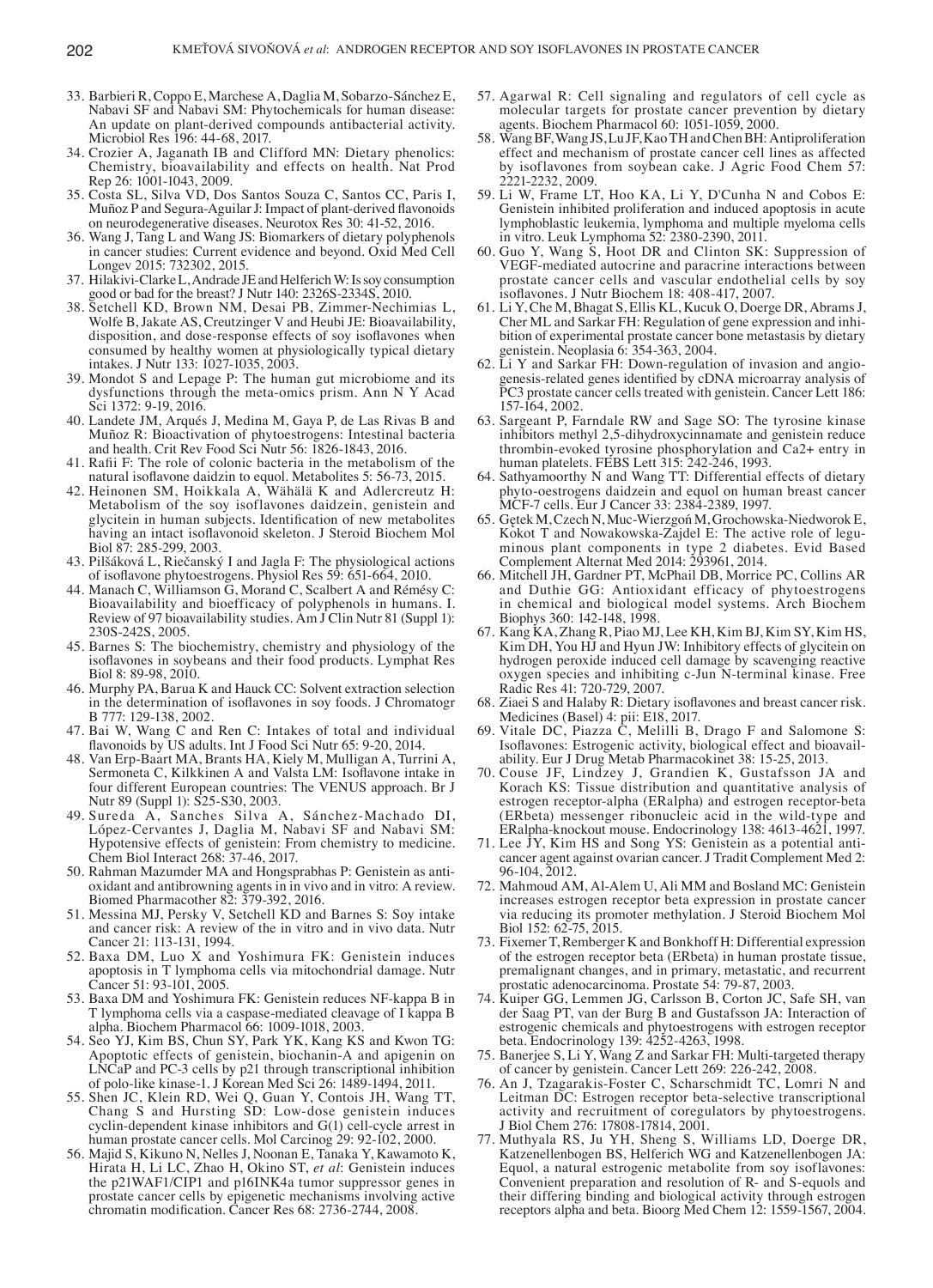- 78. Setchell KD, Clerici C, Lephart ED, Cole SJ, Heenan C, Castellani D, Wolfe BE, Nechemias-Zimmer L, Brown NM, Lund TD, *et al*: S-equol, a potent ligand for estrogen receptor beta, is the exclusive enantiomeric form of the soy isoflavone metabolite produced by human intestinal bacterial flora. Am J Clin Nutr 81: 1072-1079, 2005.
- 79. Song TT, Hendrich S and Murphy PA: Estrogenic activity of glycitein, a soy isoflavone. J Agric Food Chem 47: 1607‑1610, 1999.
- 80. Wang H, Li J, Gao Y, Xu Y, Pan Y, Tsuji I, Sun ZJ and Li XM: Xeno-oestrogens and phyto-oestrogens are alternative ligands for the androgen receptor. Asian JAndrol 12: 535-547, 2010.
- 81. Lund TD, Munson DJ, Haldy ME, Setchell KD, Lephart ED and Handa RJ: Equol is a novel anti-androgen that inhibits prostate growth and hormone feedback. Biol Reprod 70: 1188-1195, 2004.
- 82. Itsumi M, Shiota M, Takeuchi A, Kashiwagi E, Inokuchi J, Tatsugami K, Kajioka S, Uchiumi T, Naito S, Eto M and Yokomizo A: Equol inhibits prostate cancer growth through degradation of androgen receptor by S-phase kinase-associated protein 2. Cancer Sci 107: 1022-1028, 2016.
- 83. Pratt WB and Toft DO: Steroid receptor interactions with heat shock protein and immunophilin chaperones. Endocr Rev 18: 306-360, 1997.
- 84. Basak S, Pookot D, Noonan EJ and Dahiya R: Genistein down-regulates androgen receptor by modulating HDAC6-Hsp90 chaperone function. Mol Cancer Ther 7: 3195-3202, 2008.
- 85. Chen L, Meng S, Wang H, Bali P, Bai W, Li B, Atadja P, Bhalla KN and Wu J: Chemical ablation of androgen receptor in prostate cancer cells by the histone deacetylase inhibitor LAQ824. Mol Cancer Ther 4: 1311-1319, 2005.
- 86. Li Y, Wang Z, Kong D, LiR, Sarkar SH and Sarkar FH: Regulation of Akt/FOXO3a/GSK‑3beta/AR signaling network by isoflavone in prostate cancer cells. J Biol Chem 283: 27707-27716, 2008.
- 87. Lazarevic B, Karlsen SJ and Saatcioglu F: Genistein differentially modulates androgen-responsive gene expression and activates JNK in LNCaP cells. Oncol Rep 19: 1231-1235, 2008.
- 88. Maggiolini M, Vivacqua A, Carpino A, Bonofiglio D, Fasanella G, Salerno M, Picard D and Andó S: The mutant androgen receptor T877A mediates the proliferative but not the cytotoxic dose-dependent effects of genistein and quercetin on human LNCaP prostate cancer cells. Mol Pharmacol 62: 1027-1035, 2002.
- 89. Gao S, Liu GZ and Wang Z: Modulation of androgen receptor-dependent transcription by resveratrol and genistein in prostate cancer cells. Prostate 59: 214-225, 2004.
- 90. Mahmoud AM, Zhu T, Parray A, Siddique HR, Yang W, Saleem M and Bosland MC: Differential effects of genistein on prostate cancer cells depend on mutational status of the androgen receptor. PLoS One 8: e78479, 2013.
- 91. Veldscholte J, Ris-StalpersC, Kuiper GG, Jenster G, BerrevoetsC, Claassen E, van Rooij HC, Trapman J, Brinkmann AO and Mulder E: A mutation in the ligand binding domain of the androgen receptor of human LNCaP cells affects steroid binding characteristics and response to anti-androgens. Biochem Biophys Res Commun 173: 534-540, 1990.
- 92. Weng C, Cai J, Wen J, Yuan H, Yang K, Imperato-McGinley J and Zhu YS: Differential effects of estrogen receptor ligands on regulation of dihydrotestosterone-induced cell proliferation in endothelial and prostate cancer cells. Int J Oncol 42: 327-337, 2013.
- 93. Takahashi Y, Hursting SD, Perkins SN, Wang TC and Wang TT: Genistein affects androgen-responsive genes through both androgen- and estrogen-induced signaling pathways. Mol Carcinog 45: 18-25, 2006.
- 94. Wang J, Eltoum IE and Lamartiniere CA: Genistein alters growth factor signalling in transgenic prostate model (TRAMP). Mol Cell Endocrinol 219: 171-180, 2004.
- 95. Lateef A, Khan AQ, Tahir M, Khan R, Rehman MU, Ali F, Hamiza OO and Sultana S: Androgen deprivation by flutamide modulates uPAR, MMP‑9 expressions, lipid profile, and oxidative stress: Amelioration by daidzein. Mol Cell Biochem 374: 49‑59, 2013.
- 96. Loutchanwoot P, Srivilai P and Jarry H: Lack of anti-androgenic effects of equol on reproductive neuroendocrine function in the adult male rat. Horm Behav 65: 22-31, 2014.
- 97. Legg RL, Tolman JR, Lovinger CT, Lephart ED, Setchell KD and Christensen MJ: Diets high in selenium and isoflavones decrease androgen-regulated gene expression in healthy rat dorsolateral prostate. Reprod Biol Endocrinol 6: 57, 2008.
- 98. Onozawa M, Fukuda K, Ohtani M, Akaza H, Sugimura T and Wakabayashi K: Effects of soybean isoflavones on cell growth and apoptosis of the human prostatic cancer cell line LNCaP. Jpn J Clin Oncol 28: 360-363, 1998.
- 99. Davis JN, Muqim N, Bhuiyan M, Kucuk O, Pienta KJ and Sarkar FH: Inhibition of prostate specific antigen expression by genistein in prostate cancer cells. Int J Oncol 16: 1091-1097, 2000.
- 100. Peternac D, Klima I, Cecchini MG, Schwaninger R, Studer UE and Thalmann GN: Agents used for chemoprevention of prostate cancer may influence PSA secretion independently of cell growth in the LNCaP model of human prostate cancer progression. Prostate 68: 1307-1318, 2008.
- 101.Hussain M, Banerjee M, Sarkar FH, Djuric Z, Pollak MN, Doerge D, Fontana J, Chinni S, Davis J, Forman J, *et al*: Soy isoflavones in the treatment of prostate cancer. Nutr Cancer 47: 111-117, 2003.
- 102.Kumar NB, Cantor A, Allen K, Riccardi D, Besterman-Dahan K, Seigne J, Helal M, Salup R and Pow‑Sang J: The specific role of isoflavones in reducing prostate cancer risk. Prostate 59: 141-147, 2004.
- 103. Dalais FS, Meliala A, Wattanapenpaiboon N, Frydenberg M, Suter DA, Thomson WK and Wahlqvist ML: Effects of a diet rich in phytoestrogens on prostate-specific antigen and sex hormones in men diagnosed with prostate cancer. Urology 64: 510-515, 2004.
- 104. SchröderFH, RoobolMJ, BoevéER, de MutsertR, Zuijdgeest-van Leeuwen SD, Kersten I, Wildhagen MF and van Helvoort A: Randomized, double‑blind, placebo‑controlled crossover study in men with prostate cancer and rising PSA: Effectiveness of a dietary supplement. Eur Urol 48: 922-931, 2005.
- 105.Kranse R, Dagnelie PC, van Kemenade MC, de Jong FH, Blom JH, Tijburg LB, Weststrate JA and Schröder FH: Dietary intervention in prostate cancer patients: PSA response in a randomized double‑blind placebo‑controlled study. Int J Cancer 113: 835-840, 2005.
- 106.Vaishampayan U, Hussain M, Banerjee M, Seren S, Sarkar FH, Fontana J, Forman JD, Cher ML, Powell I, Pontes JE and Kucuk O: Lycopene and soy isoflavones in the treatment of prostate cancer. Nutr Cancer 59: 1-7, 2007.
- 107.Grainger EM, Schwartz SJ, Wang S, Unlu NZ, Boileau TW, Ferketich AK, Monk JP, Gong MC, Bahnson RR, DeGroff VL and Clinton SK: A combination of tomato and soy products for men with recurring prostate cancer and rising prostate specific antigen. Nutr Cancer 60: 145-154, 2008.
- 108.Hamilton‑Reeves JM, Rebello SA, Thomas W, Kurzer MS and Slaton JW: Effects of soy protein isolate consumption on prostate cancer biomarkers in men with HGPIN, ASAP, and low-grade prostate cancer. Nutr Cancer 60: 7-13, 2008.
- 109. Pendleton JM, Tan WW, Anai S, Chang M, Hou W, Shiverick KT and Rosser CJ: Phase II trial of isoflavone in prostate‑specific antigen recurrent prostate cancer after previous local therapy. BMC Cancer 8: 132, 2008.
- 110. Kumar NB, Kang L, Pow-Sang J, Xu P, Allen K, Riccardi D, Besterman‑Dahan K and Krischer JP: Results of a randomized phase I dose‑finding trial of several doses of isoflavones in men with localized prostate cancer: Administration prior to radical prostatectomy. J Soc Integr Oncol 8: 3-13, 2010.
- 111. deVere White RW, Tsodikov A, Stapp EC, Soares SE, Fujii H and Hackman RM: Effects of a high dose, aglycone-rich soy extract on prostate-specific antigen and serum isoflavone concentrations in men with localized prostate cancer. Nutr Cancer 62: 1036-1043, 2010.
- 112. Kwan W, Duncan G, Van Patten C, Liu M and Lim J: A phase II trial of a soy beverage for subjects without clinical disease with rising prostate-specific antigen after radical radiation for prostate cancer. Nutr Cancer 62: 198-207, 2010.
- 113. Lazarevic B, Boezelijn G, Diep LM, Kvernrod K, Ogren O, RambergH, MoenA, WesselN, BergRE, Egge-JacobsenW, *et al*: Efficacy and safety of short-term genistein intervention in patients with localized prostate cancer prior to radical prostatectomy: A randomized, placebo‑controlled, double‑blind Phase 2 clinical trial. Nutr Cancer 63: 889-898, 2011.
- 114. Hamilton‑ReevesJM, BanerjeeS, BanerjeeSK, Holzbeierlein JM, Thrasher JB, Kambhampati S, Keighley J and Van Veldhuizen P: Short-term soy isoflavone intervention in patients with localized prostate cancer: A randomized, double‑blind, placebo‑controlled trial. PLoS One 8: e68331, 2013.
- 115. van Die MD, Bone KM, Emery J, Williams SG, Pirotta MV and Paller CJ: Phytotherapeutic interventions in the management of biochemically recurrent prostate cancer: A systematic review of randomised trials. BJU Int 117 (Suppl 4): S17-S34, 2016.
- 116. van Die MD, Bone KM, Williams SG and Pirotta MV: Soy and soy isoflavones in prostate cancer: A systematic review and meta‑analysis of randomized controlled trials. BJU Int 113: E119-E130, 2014.